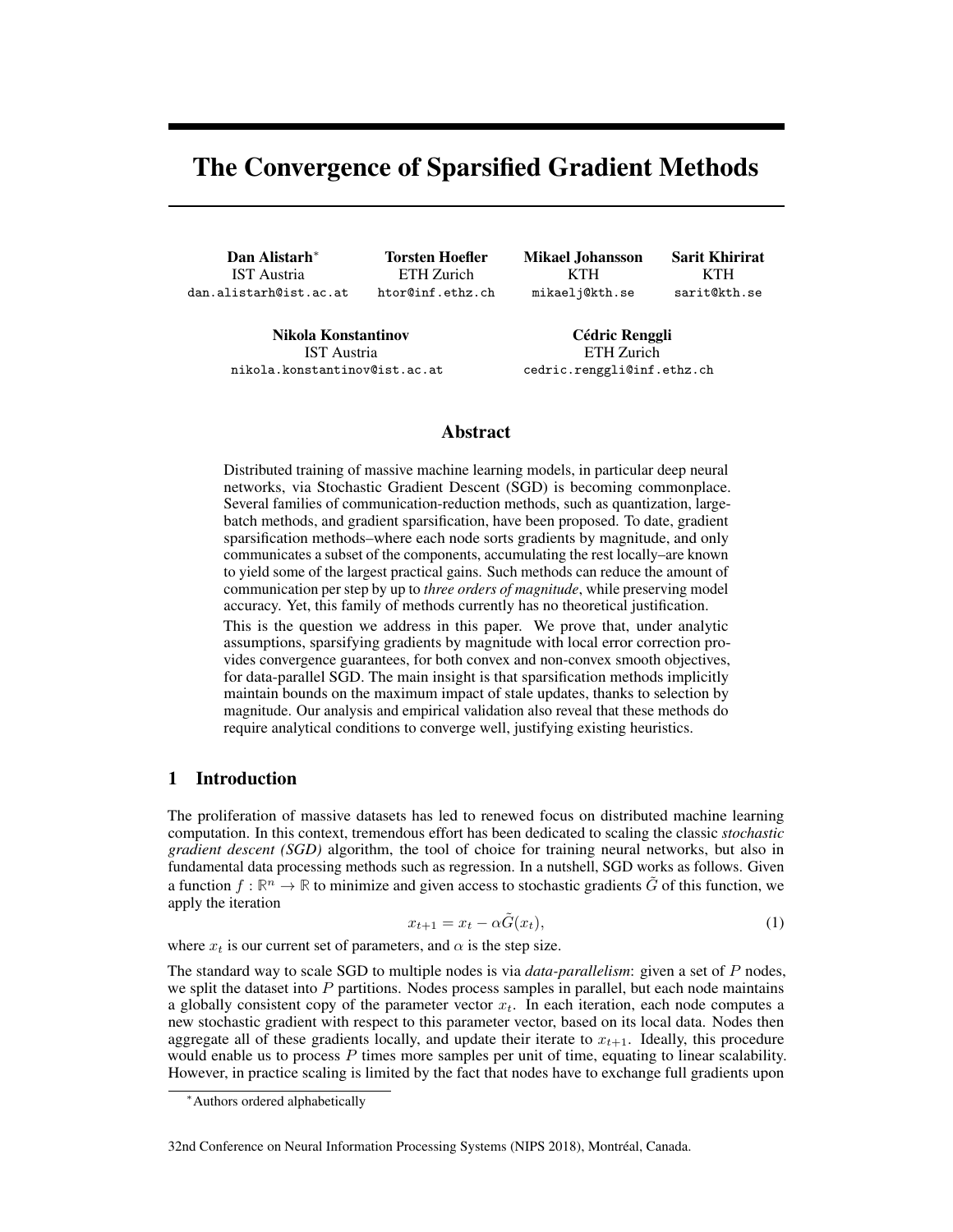every iteration. To illustrate, when training a deep neural network such as AlexNet, each iteration takes a few milliseconds, upon which nodes need to communicate gradients in the order of 200 MB each, in an all-to-all fashion. This communication step can easily become the system bottleneck [\[4\]](#page-9-0).

A tremendous amount of work has been dedicated to addressing this scalability problem, largely focusing on the data-parallel training of neural networks. One can classify proposed solutions into a) *lossless*, either based on factorization [\[29,](#page-10-0) [6\]](#page-9-1) or on executing SGD with extremely large batches, e.g., [\[10\]](#page-9-2), b) *quantization-based*, which reduce the precision of the gradients before communication, e.g., [\[20,](#page-9-3) [7,](#page-9-4) [4,](#page-9-0) [27\]](#page-10-1), and c) *sparsification-based*, which reduce communication by only selecting an "important" sparse subset of the gradient components to broadcast at each step, and accumulating the rest locally, e.g., [\[22,](#page-10-2) [8,](#page-9-5) [2,](#page-9-6) [24,](#page-10-3) [15,](#page-9-7) [23\]](#page-10-4).

While methods from the first two categories are efficient and provide theoretical guarantees, e.g., [\[29,](#page-10-0)] [4\]](#page-9-0), some of the largest benefits in practical settings are provided by structured sparsification methods. For instance, recent work [\[2,](#page-9-6) [15\]](#page-9-7) shows empirically that the amount of communication per node can be reduced by up to 600× through sparsification *without loss of accuracy* in the context of large-scale neural networks.[2](#page-1-0)

Contribution. We prove that, under analytic assumptions, gradient sparsification methods in fact provide convergence guarantees for SGD. We formally show this claim for both convex and nonconvex smooth objectives, and derive non-trivial upper bounds on the convergence rate of these techniques in both settings. From the technical perspective, our analysis highlights connections between gradient sparsification methods and asynchronous gradient descent, and suggests that some of the heuristics developed to ensure good practical performance for these methods, such as learning rate tuning and gradient clipping, might in fact be *necessary* for convergence.

Sparsification methods generally work as follows. Given standard data-parallel SGD, in each iteration t, each node computes a local gradient  $\tilde{G}$ , based on its current view of the model. The node then *truncates* this gradient to its top K components, sorted in decreasing order of magnitude, and accumulates the error resulting from this truncation locally in a vector  $\epsilon$ . This error is always added to the current gradient *before* truncation. The top K components selected by each node in this iteration are then exchanged among all nodes, and applied to generate the next version of the model.

Sparsification methods are reminiscent of *asynchronous* SGD algorithms, e.g., [\[18,](#page-9-8) [9,](#page-9-9) [7\]](#page-9-4), as updates are not discarded, but delayed. A critical difference is that sparsification does not ensure that every update is eventually applied: a "small" update may in theory be delayed forever, since it is never selected due to its magnitude. Critically, this precludes the direct application of existing techniques for the analysis of asynchronous SGD, as they require bounds on the maximum delay, which may now be infinite. At the same time, sparsification could intuitively make better progress than an arbitrarily-delayed asynchronous method, since it applies  $K$  "large" updates in every iteration, as opposed to an arbitrary subset in the case of asynchronous methods.

We resolve these conflicting intuitions, and show that in fact sparsification methods converge relatively fast. Our key finding is that this algorithm, which we call TopK SGD, behaves similarly to a variant of asynchronous SGD with "implicit" bounds on staleness, maintained seamlessly by the magnitude selection process: a gradient update is either salient, in which case it will be applied quickly, or is eventually rendered insignificant by the error accumulation process, in which case it need not have been applied in the first place. This intuition holds for both convex and non-convex objectives, although the technical details are different. Our analysis yields new insight into this popular communication-reduction method, giving it a solid theoretical foundation, and suggests that prioritizing updates by magnitude might be a useful tactic in other forms of delayed SGD as well.

Related Work. There has been a recent surge of interest in distributed machine learning, e.g., [\[1,](#page-8-0) [31,](#page-10-5) [5\]](#page-9-10); due to space limits, we focus on communication-reduction techniques that are closely related.

Lossless Methods. One way of doing *lossless* communication-reduction is through *factorization* [\[6,](#page-9-1) [29\]](#page-10-0), which is effective in deep neural networks with large fully-connected layers, whose gradients can be decomposed as outer vector products. This method is not generally applicable, and in particular may not be efficient in networks with large convolutional layers, e.g., [\[11,](#page-9-11) [25\]](#page-10-6). A second lossless method is executing *extremely large batches*, hiding communication cost behind increased computation [\[10,](#page-9-2) [30\]](#page-10-7). Although promising, these methods currently require careful per-instance

<span id="page-1-0"></span><sup>&</sup>lt;sup>2</sup>We note however that these methods do require additional hyperparameter optimization to preserve accuracy, an aspect which we will discuss in detail in later sections.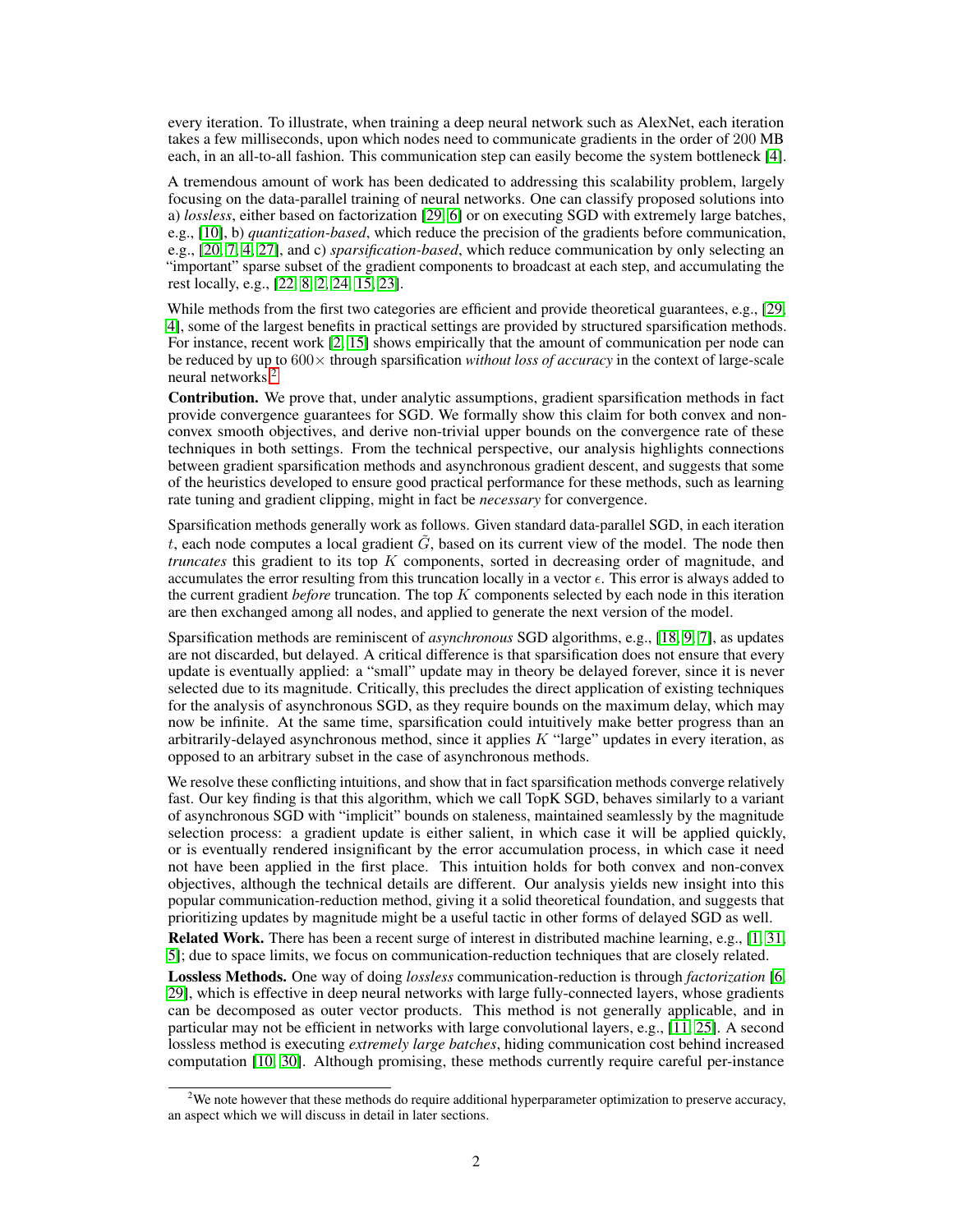parameter tuning, and do not eliminate communication costs. Asynchronous methods, e.g., [\[18\]](#page-9-8) can also be seen as a way of performing communication-reduction, by overlapping communication and computation, but are also known to require careful parameter tuning [\[32\]](#page-10-8).

Quantization. Seide et al. [\[21\]](#page-9-12) and Strom [\[23\]](#page-10-4) were among the first to propose quantization to reduce the bandwidth costs of training deep networks. The technique, called *one-bit SGD*, combines percomponent deterministic quantization and error accumulation; it has good practical performance in some settings, but has also been observed to diverge [\[21\]](#page-9-12). Alistarh et al. [\[4\]](#page-9-0) introduced a theoreticallyjustified stochastic quantization technique called Quantized SGD (QSGD), which allows the user to trade off compression and convergence rate. This technique was significantly refined for the case of two-bit gradient precision by [\[28\]](#page-10-9). Alistarh et al. [\[4\]](#page-9-0) make the observation that stochastic quantization can inherently induce sparsity; recent work [\[26\]](#page-10-10) capitalizes on this observation, phrasing the problem of selecting a *sparse, low-variance* unbiased gradient estimator as a linear planning problem. We note that this approach differs from the algorithms we analyze, as it ensures unbiasedness of the estimators in every iteration. By contrast, error accumulation inherently biases the applied updates, and we therefore have to use different analysis techniques, but appears to have better convergence in practice.

Sparsification. Strom [\[23\]](#page-10-4), Dryden et al. [\[8\]](#page-9-5) and Aji and Heafield [\[2\]](#page-9-6) considered *sparsifying* the gradient updates by only applying the top  $K$  components, taken at at every node, in every iteration, for K corresponding to  $\lt 1\%$  of the dimension, and accumulating the error. Shokri [\[22\]](#page-10-2) and Sun et al. [\[24\]](#page-10-3) independently considered similar algorithms, but for privacy and regularization purposes, respectively. Lin et al. [\[15\]](#page-9-7) performed an in-depth empirical exploration of this space in the context of training neural networks, showing that extremely high gradient sparsity–in the order of  $1/1$ , 000 of the dimension–can be supported by convolutional and recurrent networks, without any loss of accuracy, assuming that enough care is given to hyperparameter tuning, as well as additional heuristics.

Analytic Techniques. The first reference to approach the analysis of quantization techniques is Buckwild! [\[7\]](#page-9-4), in the context of asynchronous training of generalized linear models. Our analysis in the case of convex SGD uses similar notions of convergence, and a similar general approach. There are key distinctions in our analysis: 1) the algorithm we analyze is different; 2) we do not assume the existence of a bound  $\tau$  on the delay with which a component may be applied; 3) we do not make sparsity assumptions on the original stochastic gradients. In the non-convex case, we use a different approach.

#### 2 Preliminaries

Background and Assumptions. Please recall our modeling of the basic SGD process in Equation [\(1\)](#page-0-0). Fix n to be the dimension of the problems we consider; unless otherwise stated  $\|\cdot\|$  will denote the 2-norm. We begin by considering a general setting where SGD is used to minimize a function  $f : \mathbb{R}^n \to \mathbb{R}$ , which can be either convex or non-convex, using unbiased stochastic gradient samples  $\tilde{G}(\cdot)$ , i.e.,  $\mathbf{E}[\tilde{G}(x_t)] = \nabla f(x_t)$ .

We assume throughout the paper that the second moment of the average of  $P$  stochastic gradients with respect to any choice of parameter values is bounded, *i.e.*:

<span id="page-2-0"></span>
$$
\mathbf{E}[\|\frac{1}{P}\sum_{p=1}^{P}\tilde{G}^{p}(x)\|^{2}] \leq M^{2}, \forall x \in \mathbb{R}^{n}
$$
 (2)

where  $\tilde{G}^1(x), \ldots, \tilde{G}^P(x)$  are P independent stochastic gradients (at each node). We also give the following definitions:

**Definition 1.** For any differentiable function  $f: \mathbb{R}^d \to \mathbb{R}$ ,

- f is c-strongly convex if  $\forall x, y \in \mathbb{R}^d$ , it satisfies  $f(y) \ge f(x) + \langle \nabla f(x), y x \rangle + \frac{c}{2} ||x y||^2$ .
- f is L-Lipschitz smooth (or L-smooth for short) if  $\forall x, y \in \mathbb{R}^d$ ,  $\|\nabla f(x) \nabla f(y)\| \le L \|x y\|$ .

We consider both c-strongly convex and L-Lipschitz smooth (non-convex) objectives. Let  $x^*$  be the optimum parameter set minimizing Equation [\(1\)](#page-0-0). For  $\epsilon > 0$ , the "success region" to which we want to converge is the set of parameters  $S = \{x \mid ||x - x^*||^2 \le \epsilon\}.$ 

Rate Supermartingales. In the convex case, we phrase convergence of SGD in terms of rate supermartingales; we will follow the presentation of De et al. [\[7\]](#page-9-4) for background. A *supermartingale* is a stochastic process  $W_t$  with the property that that  $\mathbf{E}[W_{t+1}|\tilde{W}_t] \leq W_t$ . A martingale-based proof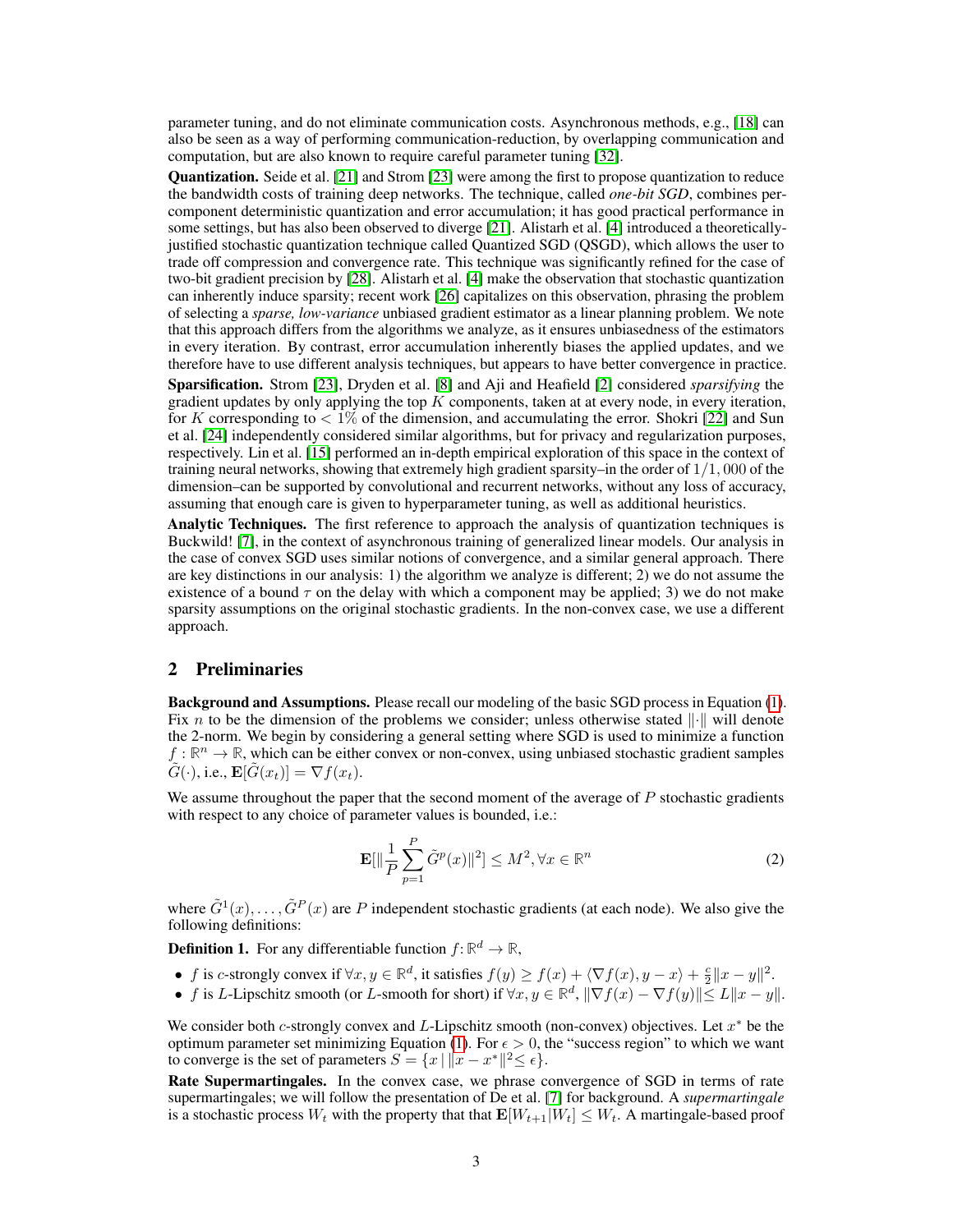of convergence will construct a supermartingale  $W_t(x_t, x_{t-1}, \ldots, x_0)$  that is a function of time and the current and previous iterates; it intuitively represents how far the algorithm is from convergence.

Definition 2. Given a stochastic algorithm such as the iteration in Equation [\(1\)](#page-0-0), a non-negative process  $W_t : \mathbb{R}^{n \times t} \to \mathbb{R}$  is a *rate supermartingale* with horizon B if the following conditions are true. First, it must be a supermartingale: for any sequence  $x_t, \ldots, x_0$  and any  $t \leq B$ ,

$$
\mathbf{E}[W_{t+1}(x_t - \alpha \tilde{G}_t(x_t), x_t, \dots, x_0)] \le W_t(x_t, x_{t-1}, \dots, x_0). \tag{3}
$$

Second, for all times  $T \leq B$  and for any sequence  $x_T, \ldots, x_0$ , if the algorithm has not succeeded in entering the success region  $S$  by time  $T$ , it must hold that

$$
W_T(x_T, x_{T-1}, \dots, x_0) \ge T. \tag{4}
$$

Convergence. Assuming the existence of a rate supermartingale, one can bound the convergence rate of the corresponding stochastic process.

Statement 1. *Assume that we run a stochastic algorithm, for which* W *is a* rate supermartingale*. For*  $T \leq B$ , the probability that the algorithm does not complete by time  $T$  is

$$
Pr(F_T) \le \frac{\mathbf{E}[W_0(x_0)]}{T}.
$$

The proof of this general fact is given by De Sa et al. [\[7\]](#page-9-4), among others. A rate supermartingale for sequential SGD is:

<span id="page-3-0"></span>**Statement 2** ([\[7\]](#page-9-4)). *There exists a*  $W_t$  *where, if the algorithm has not succeeded by timestep t,* 

$$
W_t(x_t,\ldots,x_0)=\frac{\epsilon}{2\alpha c\epsilon-\alpha^2\tilde{M}^2}\log\left(e\left\|x_t-x^*\right\|^2\epsilon^{-1}\right)+t,
$$

*where* M˜ *is a bound on the second moment of the stochastic gradients for the sequential SGD process. Further,*  $W_t$  *is a rate submartingale for sequential SGD with horizon*  $B = \infty$ *. It is also H-Lipschitz i at the*,  $W_t$  is a rate submaringate for sequential 50D with horizon  $D = \infty$ . It is also 11 Eqs. thughtarrow in the first coordinate, with  $H = 2\sqrt{\epsilon} (2\alpha c \epsilon - \alpha^2 M^2)^{-1}$ , that is for any  $t, u, v$  and any sequence  $x_{t-1}, \ldots, x_0 : ||W_t(u, x_{t-1}, \ldots, x_0) - W_t(v, x_{t-1}, \ldots, x_0)|| \le H||u - v||.$ 

# 3 The TopK SGD Algorithm

Algorithm Description. In the following, we will consider a variant of distributed SGD where, in each iteration t, each node computes a local gradient based on its current view of the model, which we denote by  $v_t$ , which is consistent across nodes (see Algorithm [1](#page-4-0) for pseudocode). The node adds its local error vector from the previous iteration (defined below) into the gradient, and then *truncates* this sum to its top  $K$  components, sorted in decreasing order of (absolute) magnitude. Each node accumulates the components which were not selected locally into the error vector  $\epsilon_t$ , which is added to the current gradient *before* the truncation procedure. The selected top K components are then broadcast to all other nodes. (We assume that broadcast happens point-to-point, but in practice it could be intermediated by a parameter server, or via a more complex reduction procedure.) Each node collects all messages from its peers, and applies their average to the local model. This update is the same across all nodes, and therefore  $v_t$  is consistent across nodes at every iteration.

Variants of this pattern are implemented in [\[2,](#page-9-6) [8,](#page-9-5) [15,](#page-9-7) [23,](#page-10-4) [24\]](#page-10-3). When training networks, this pattern is used in conjunction with heuristics such as momentum tuning and gradient clipping [\[15\]](#page-9-7).

Analysis Preliminaries. Define  $\tilde{G}_t(v_t) = \frac{1}{P} \sum_{p=1}^P \tilde{G}_t^p(v_t)$ . In the following, it will be useful to track the following auxiliary random variable at each global step  $t$ :

$$
x_{t+1} = x_t - \frac{1}{P} \sum_{p=1}^{P} \alpha \tilde{G}_t^p(v_t) = x_t - \alpha \tilde{G}_t(v_t),
$$
\n(5)

where  $x_0 = 0^n$ . Intuitively,  $x_t$  tracks all the gradients generated so far, without truncation. One of our first objectives will be to bound the difference between  $x_t$  and  $v_t$  at each time step t. Define:

$$
\epsilon_t = \frac{1}{P} \sum_{p=1}^{P} \epsilon_t^p.
$$
\n(6)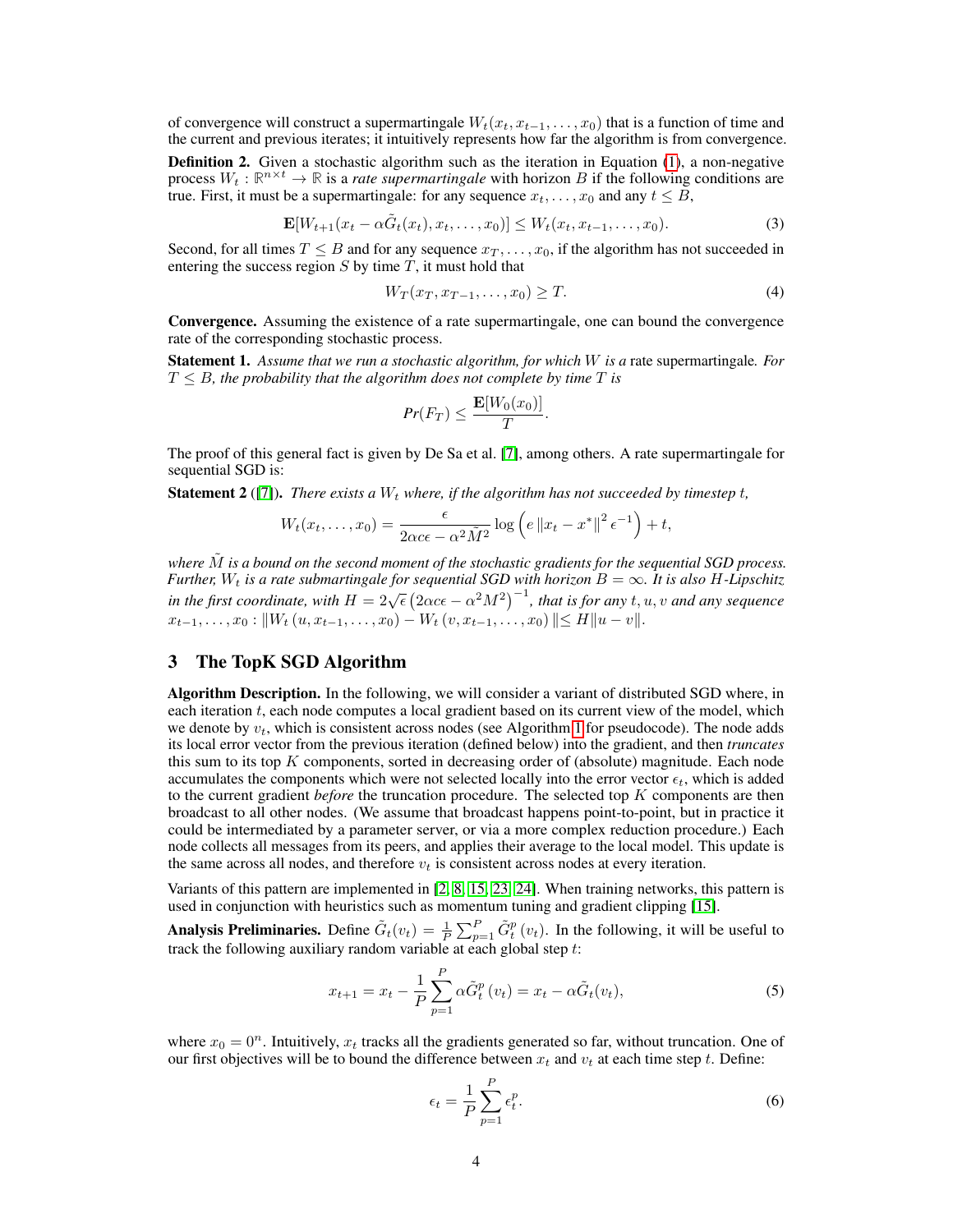Algorithm 1 Parallel TopK SGD at a node  $p$ .

<span id="page-4-0"></span>**Input:** Stochastic Gradient Oracle  $\tilde{G}^p(\cdot)$  at node p **Input:** value K, learning rate  $\alpha$ Initialize  $v_0 = \epsilon_0^p = \vec{0}$ for each step  $t \geq 1$  do  $acc_t^p \leftarrow \epsilon_{t-1}^p + \alpha \tilde{G}_t^p(v_{t-1})$  {accumulate error into a locally generated gradient}  $\epsilon_t^p \leftarrow acc_t^p$  – TopK $(ac_t^p)$  {update the error} Broadcast(TopK $(ac_t^p)$ , SUM) { broadcast to all nodes and receive from all nodes }  $g_t \leftarrow \frac{1}{P} \sum_{q=1}^{P} \text{TopK}(acc_t^q)$  { average the received (sparse) gradients }  $v_t \leftarrow v_{t-1} - g_t$  { apply the update } end for

The variable  $x_t$  is set up such that, by induction on t, one can prove that, for any time  $t \geq 0$ ,

<span id="page-4-3"></span>
$$
v_t - x_t = \epsilon_t. \tag{7}
$$

Convergence. A reasonable question is whether we wish to show convergence with respect to the auxiliary variable  $x_t$ , which aggregates gradients, or with respect to the variable  $v_t$ , which measures convergence in the *view* which only accumulates truncated gradients. Our analysis will in fact show that the TopK algorithm converges in *both* these measures, albeit at slightly different rates. So, in particular, nodes will be able to observe convergence by directly observing the "shared" parameter  $v_t$ .

#### 3.1 An Analytic Assumption.

The update to the parameter  $v_{t+1}$  at each step is

$$
\frac{1}{P}\sum_{p=1}^P\textsf{TopK}\left(\alpha\tilde{G}_t^p(v_t)+\epsilon_t^p\right).
$$

The intention is to apply the top  $K$  components of the sum of updates across all nodes, that is,

<span id="page-4-2"></span>
$$
\frac{1}{P} \text{TopK}\left(\sum_{p=1}^P \left(\alpha \tilde{G}_t^p(v_t) + \epsilon_t^p\right)\right).
$$

However, it may well happen that these two terms are different: one could have a fixed component  $j$ of  $\alpha \tilde{G}_t^p + \epsilon_t^p$  with the large absolute values, but opposite signs, at two distinct nodes, and value 0 at all other nodes. This component would be selected at these two nodes (since it has high absolute value locally), whereas it would not be part of the top  $K$  taken over the total sum, since its contribution to the sum would be close to 0. Obviously, if this were to happen on all components, the algorithm would make very little progress in such a step.

<span id="page-4-1"></span>In the following, we will assume that such overlaps can only cause the algorithm to lose a small amount of information at each step, with respect to the norm of "true" gradient  $\tilde{G}_t$ . Specifically: **Assumption 1.** *There exists a (small) constant*  $\xi$  *such that, for every iteration*  $t > 0$ *, we have:* 

$$
\left\|\text{TopK}\left(\frac{1}{P}\sum_{p=1}^{P}\left(\alpha\tilde{G}_{t}^{p}(v_{t})+\epsilon_{t}^{p}\right)\right)-\sum_{p=1}^{P}\frac{1}{P}\text{TopK}\left(\alpha\tilde{G}_{t}^{p}(v_{t})+\epsilon_{t}^{p}\right)\right\| \leq \xi\|\alpha\tilde{G}_{t}(v_{t})\|.\tag{8}
$$

**Discussion.** We validate Assumption [1](#page-4-1) experimentally on a number of different learning tasks in Section [6](#page-7-0) (see also Figure [1\)](#page-7-1). In addition, we emphasize the following points:

- As per our later analysis, in both the convex *and* non-convex cases, the influence of  $\xi$  on convergence is dampened linearly by the number of nodes P. Unless  $\xi$  grows linearly with P, which is very unlikely, its value will become irrelevant as parallelism is increased.
- Assumption 1 is necessary for a general, worst-case analysis. Its role is to bound the gap between the top-K of the gradient sum (which would be applied at each step in a "sequential"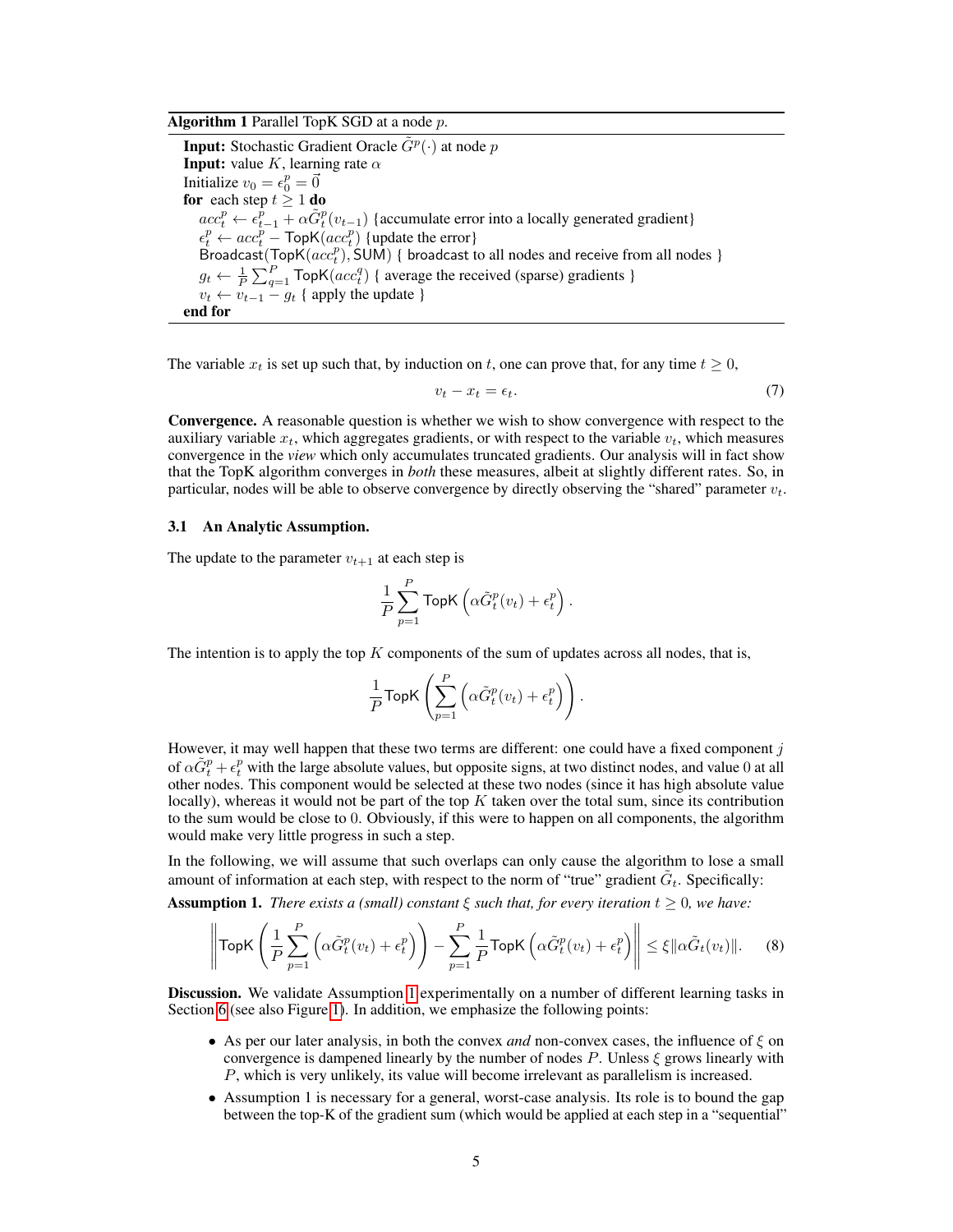version of the process), and the sum of top-Ks (which is applied in the distributed version). If the number of nodes  $P$  is 1, the assumption trivially holds.

To further illustrate necessity, consider a dummy instance with two nodes, dimension 2, and  $K = 1$ . Assume that at a step node 1 has gradient vector ( $-1001, 500$ ), and node 2 has gradient vector  $(1001, 500)$ . Selecting the top-1 (max abs) of the sum of the two gradients would result in the gradient  $(0, 1000)$ . Applying the sum of top-1's taken locally results in the gradient  $(0, 0)$ , since we select  $(1001, 0)$  and  $(-1001, 0)$ , respectively. This is clearly not desirable, but in theory possible. The assumption states that this worst-case scenario is unlikely, by bounding the norm difference between the two terms.

• The intuitive cause for the example above is the high variability of the local gradients at the nodes. One can therefore view Assumption [1](#page-4-1) as a bound on the variance of the local gradients (at the nodes) with respect to the global variance (aggregated over all nodes).

Due to space constraints, the complete proofs are deferred to the appendix.

### 4 Analysis in the Convex Case

We now focus on the convergence of Algorithm [1](#page-4-0) with respect to the parameter  $v_t$ . We assume that the function  $f$  is  $c$ -strongly convex and that the bound [\(2\)](#page-2-0) holds.

**Technical Preliminaries.** We begin by noting that for any vector  $x \in \mathbb{R}^n$ , it holds that

$$
||x - \text{TopK}(x)||_1 \le \frac{n - K}{n} ||x||_1
$$
, and  $||x - \text{TopK}(x)||^2 \le \frac{n - K}{n} ||x||^2$ .

Thus, if  $\gamma = \sqrt{\frac{n-K}{n}}$ , we have that  $||x - \text{TopK}(x)|| \le \gamma ||x||$ . In practice, the last inequality may be satisfied by a much smaller value of  $\gamma$ , since the gradient values are very unlikely to be uniform. We now bound the difference between  $v_t$  and  $x_t$  using Assumption [1.](#page-4-1) We have the following:

<span id="page-5-0"></span>**Lemma 1.** With the processes  $x_t$  and  $v_t$  defined as above:

$$
||v_t - x_t|| = \left\| \frac{1}{P} \sum_{p=1}^P \left( \alpha \tilde{G}_{t-1}^p(v_{t-1}) + \epsilon_{t-1}^p \right) - \frac{1}{P} \sum_{p=1}^P \text{TopK} \left( \alpha \tilde{G}_{t-1}^p(v_{t-1}) + \epsilon_{t-1}^p \right) \right\|
$$
  
 
$$
\leq \left( \gamma + \frac{\xi}{P} \right) \sum_{k=1}^t \gamma^{k-1} ||x_{t-k+1} - x_{t-k}||.
$$
 (9)

We now use the previous result to bound a quantity that represents the difference between the updates based on the TopK procedure and those based on full gradients.

Lemma 2. *Under the assumptions above, taking expectation with respect to gradients at time* t*:*

$$
\mathbf{E}\left[\left\|\frac{1}{P}\sum_{p=1}^{P}\left(\alpha\tilde{G}_{t}^{p}(v_{t})\right)-\frac{1}{P}\sum_{p=1}^{P}\text{TopK}\left(\alpha\tilde{G}_{t}^{p}(v_{t})+\epsilon_{t}^{p}\right)\right\|\right]
$$
\n
$$
\leq (\gamma+1)\left(\gamma+\frac{\xi}{P}\right)\sum_{k=1}^{t}\gamma^{k-1}\|x_{t-k+1}-x_{t-k}\|+\left(\gamma+\frac{\xi}{P}\right)\alpha M.\tag{10}
$$

Before we move on, we must introduce some notation. Set constants

$$
C = (\gamma + 1) \left(\gamma + \frac{\xi}{P}\right) \sum_{k=1}^{\infty} \gamma^{k-1} = \frac{1+\gamma}{1-\gamma} \left(\gamma + \frac{\xi}{P}\right),
$$

and

$$
C' = C + \left(\gamma + \frac{\xi}{P}\right) = \left(\gamma + \frac{\xi}{P}\right) \frac{2}{1 - \gamma}.
$$

The Convergence Bound. Our main result in this section is the following: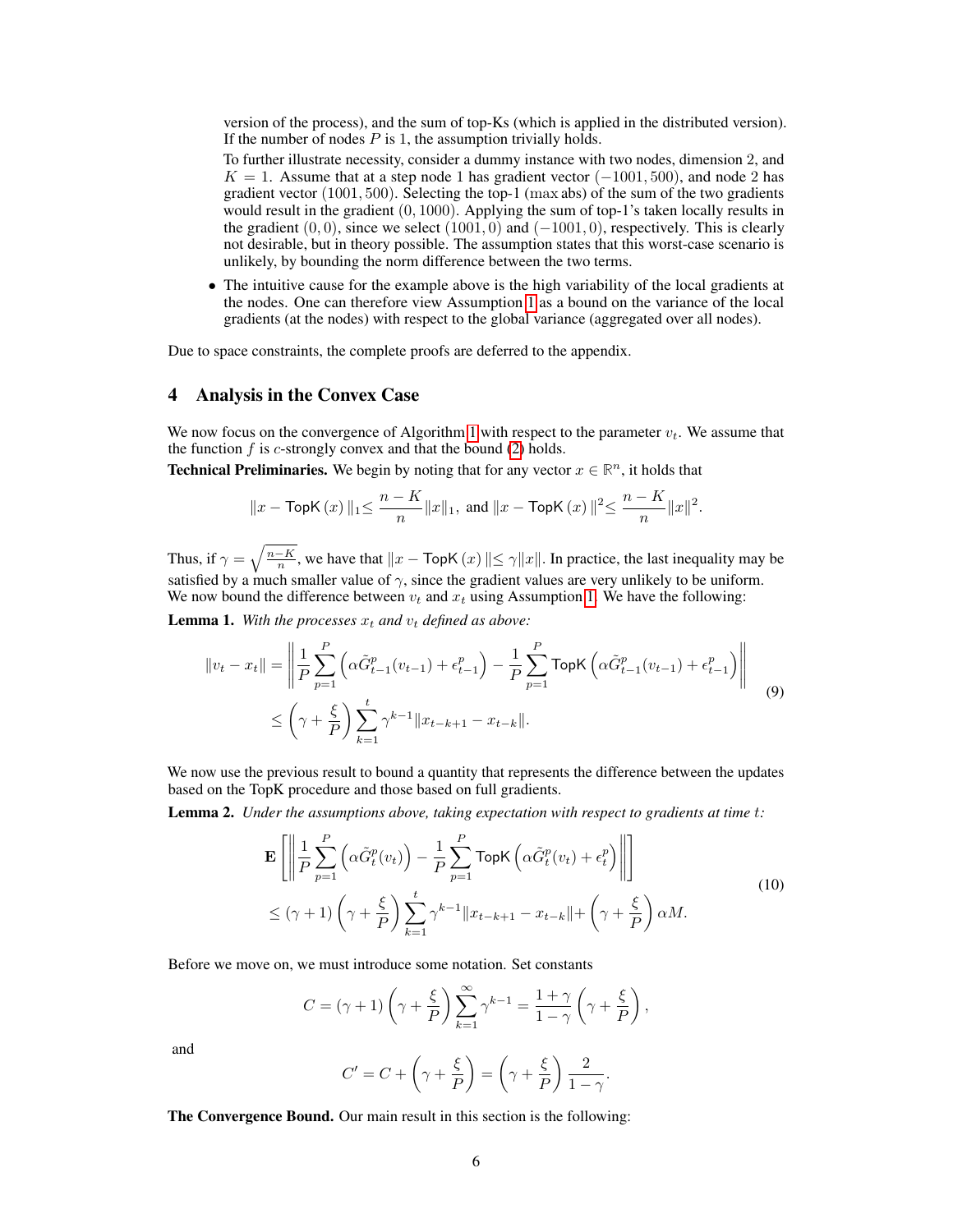Theorem 1. *Assume that* W *is a rate supermartingale with horizon* B *for the sequential SGD algorithm and that* W *is* H-Lipschitz in the first coordinate. Assume further that  $\alpha HMC' < 1$ . Then *for any*  $T \leq B$ *, the probability that*  $v_s \notin S$  *for all*  $s \leq T$  *is:* 

$$
Pr\left[F_T\right] \le \frac{\mathbf{E}\left[W_0\left(v_0\right)\right]}{\left(1 - \alpha H M C'\right) T}.\tag{11}
$$

The proof proceeds by defining a carefully-designed random process with respect to the iterate  $v_t$ , and proving that it is a rate supermartingale assuming the existence of W. We now apply this result with the martingale  $W_t$  for the sequential SGD process that uses the average of  $P$  stochastic gradients as an update (so that  $M = M$  in Statement [2\)](#page-3-0). We obtain:

Corollary 1. *Assume that we run Algorithm [1](#page-4-0) for minimizing a convex function* f *satisfying the listed assumptions. Suppose that the learning rate is set to* α*, with:*

$$
\alpha < \min \left\{ \frac{2c\epsilon}{M^2}, \frac{2 \left(c\epsilon - \sqrt{\epsilon}MC' \right)}{M^2} \right\}.
$$

*Then for any*  $T > 0$  *the probability that*  $v_i \notin S$  *for all*  $i \leq T$  *is:* 

$$
Pr(F_T) \le \frac{\epsilon}{(2\alpha c\epsilon - \alpha^2 M^2 - \alpha^2 \sqrt{\epsilon}MC')T} \log\left(\frac{e||v_0 - x^*||^2}{\epsilon}\right). \tag{12}
$$

Note that, compared to the sequential case (Statement [2\)](#page-3-0), the convergence rate for the TopK algorithm features a slowdown of  $\alpha 2\sqrt{\epsilon}MC'$ . Assuming that P is constant with respect to  $n/K$ ,

$$
C' = \left(\sqrt{\frac{n-K}{n}} + \frac{\xi}{P}\right) \frac{2}{1 - \sqrt{\frac{n-K}{n}}} = 2\frac{n}{K} \left(\sqrt{\frac{n-K}{n}} + \frac{\xi}{P}\right) \left(1 + \sqrt{\frac{n-K}{n}}\right) = \mathcal{O}\left(\frac{n}{K}\right).
$$

Hence, the slowdown is linear in  $n/K$  and  $\xi/P$ . In particular, the effect of  $\xi$  is dampened by the number of nodes.

# 5 Analysis for the Non-Convex Case

We now consider the more general case when SGD is minimizing a (not necessarily convex) function f, using SGD with (decreasing) step sizes  $\alpha_t$ . Again, we assume that the bound [\(2\)](#page-2-0) holds. We also assume that f is L-Lipschitz smooth.

As is standard in non-convex settings [\[16\]](#page-9-13), we settle for a weaker notion of convergence, namely:

$$
\min_{t \in \{1, ..., T\}} \mathbf{E} \left[ \|\nabla f(v_t)\|^2 \right] \stackrel{T \to \infty}{\longrightarrow} 0,
$$

that is, the algorithm converges ergodically to a point where gradients are 0. Our strategy will be to leverage the bound on the difference between the "real" model  $x_t$  and the view  $v_t$  observed at iteration t to bound the expected value of  $f(v_t)$ , which in turn will allow us to bound

$$
\frac{1}{\sum_{t=1}^{T} \alpha_t} \sum_{t=1}^{T} \alpha_t \mathbf{E} \left[ \|\nabla f(v_t)\|^2 \right],
$$

where the parameters  $\alpha_t$  are appropriately chosen *decreasing* learning rate parameters. We start from:

**Lemma 3.** For any time  $t \geq 1$ :  $||v_t - x_t||^2 \leq \left(1 + \frac{\xi}{P\gamma}\right)^2 \sum_{k=1}^t (2\gamma^2)^k ||x_{t-k+1} - x_{t-k}||^2$ .

We will leverage this bound on the gap to prove the following general bound:

<span id="page-6-1"></span>Theorem 2. *Consider the TopK algorithm for minimising a function* f *that satisfies the assumptions in this section. Suppose that the learning rate sequence and*  $K$  *are chosen so that for any time*  $t > 0$ *:* 

<span id="page-6-0"></span>
$$
\sum_{k=1}^{t} \left(2\gamma^2\right)^k \frac{\alpha_{t-k}^2}{\alpha_t} \le D \tag{13}
$$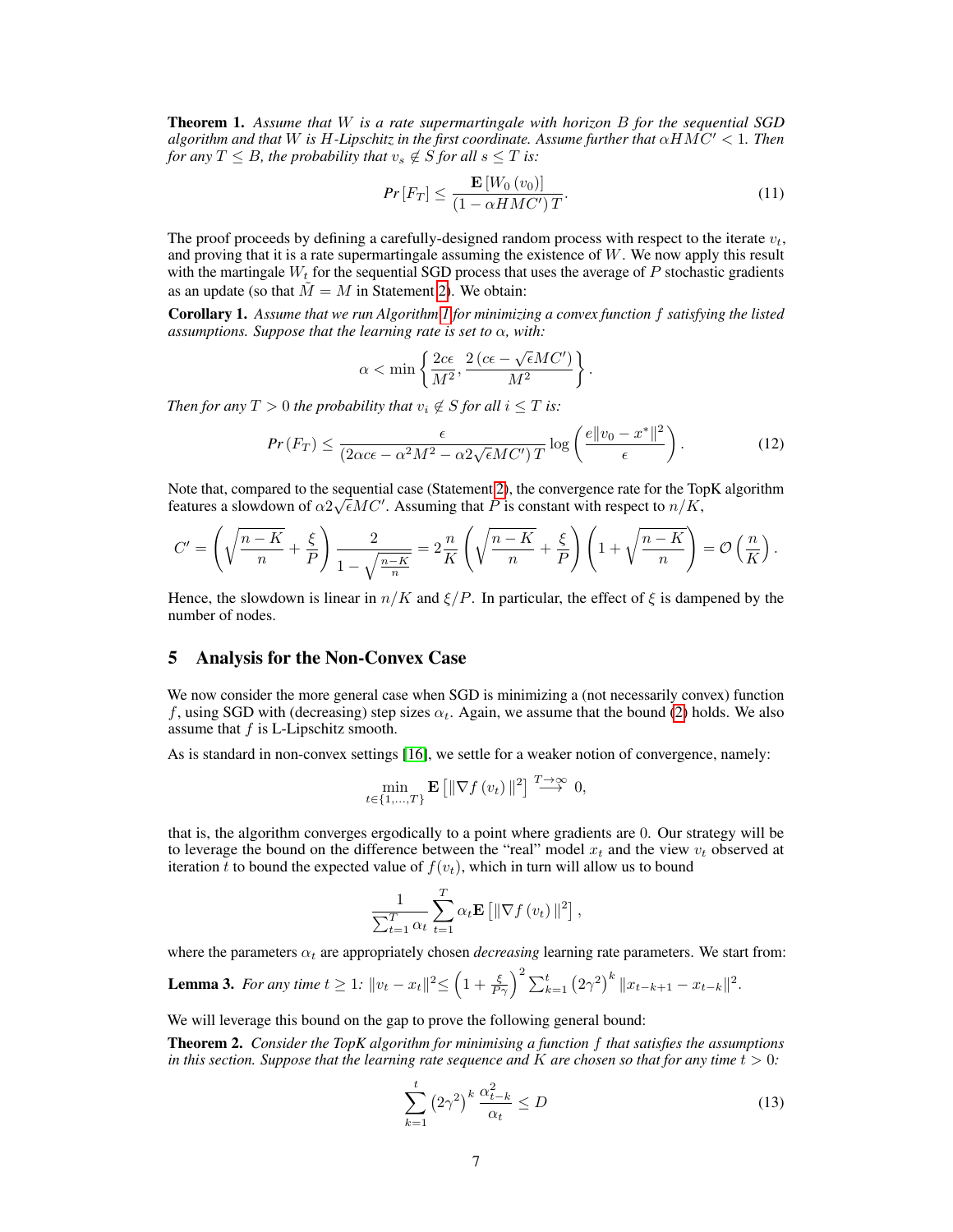

<span id="page-7-1"></span>Figure 1: Validating Assumption [1](#page-4-1) on various models and datasets.

*for some constant*  $D > 0$ *. Then, after running Algorithm 1 for* T *steps*:

$$
\frac{1}{\sum_{t=1}^{T} \alpha_t} \sum_{t=1}^{T} \alpha_t \mathbf{E} \left[ \|\nabla f(v_t)\|^2 \right] \le \frac{4 \left(f(x_0) - f(x^*)\right)}{\sum_{t=1}^{T} \alpha_t} + \frac{\left(2LM^2 + 4L^2M^2 \left(1 + \frac{\xi}{P\gamma}\right)^2 D\right) \sum_{t=1}^{T} \alpha_t^2}{\sum_{t=1}^{T} \alpha_t}.
$$
\n(14)

Note that once again the effect of  $\xi$  in the bound is dampened by P. One can show that inequality [\(13\)](#page-6-0) holds whenever  $K = cn$  for some constant  $c > \frac{1}{2}$  and the step sizes are chosen so that  $\alpha_t = t^{-\theta}$ for a constant  $\theta > 0$ . When  $K = cn$  with  $c > \frac{1}{2}$ , a constant learning rate depending on the number of iterations  $T$  can also be used to ensure ergodic convergence. We refer the reader to Appendix B for a complete derivation.

# <span id="page-7-0"></span>6 Discussion and Experimental Validation

The Analytic Assumption. We start by empirically validating Assumption [1](#page-4-1) in Figure [1](#page-7-1) on two regression tasks (a synthetic linear regression task of dimension 1,024, and logistic regression for text categorization on RCV1 [\[13\]](#page-9-14)), as well as ResNet110 [\[11\]](#page-9-11) on CIFAR-10 [\[12\]](#page-9-15). Exact descriptions of the experimental setup are given in Appendix C. Specifically, we sample gradients at different epochs during the training process, and bound the constant  $\xi$  by comparing the left and right-hand sides of Equation [\(8\)](#page-4-2). The assumption appears to hold with relatively low, stable values of the constant  $\xi$ . We note that RCV1 is relatively sparse (average density  $\simeq 10\%$ ), while gradients in the other two settings are fully dense.

Learning Rate and Variance. In the convex case, the choice of learning rate must ensure both

$$
2\alpha c\epsilon - \alpha^2 M^2 > 0 \text{ and } \alpha HMC' < 1, \text{ implying } \alpha < \min\left\{\frac{2c\epsilon}{M^2}, \frac{2\left(c\epsilon - \sqrt{\epsilon}MC'\right)}{M^2}\right\}.
$$
 (15)

Note that this requires the second term to be positive, that is  $\epsilon > \left(\frac{MC'}{c}\right)^2$ . Hence, if we aim for convergence within a small region around the optimum, we may need to ensure that gradient variance is bounded, either by minibatching or, empirically, by gradient clipping [\[15\]](#page-9-7).

The Impact of the Parameter  $K$  and Gradient "Shape." In the convex case, the dependence on the convergence with respect to K and n is encapsulated by the parameter  $C' = \mathcal{O}(n/K)$  assuming  $P$  is constant. Throughout the analysis, we only used worst-case bounds on the norm gap between the gradient and its top  $K$  components. These bounds are tight in the (unlikely) case where the gradient values are uniformly distributed; however, there is empirical evidence showing that this is not the case in practice [\[17\]](#page-9-16), suggesting that this gap should be smaller. The algorithm may implicitly exploit this narrower gap for improved convergence. Please see Figure [2](#page-8-1) for empirical validation of this claim, confirming that the gradient norm is concentrated towards the top elements.

In the non-convex case, the condition  $K = cn$  with  $c > 1/2$  is quite restrictive. Again, the condition is required since we are assuming the worst-case configuration (uniform values) for the gradients, in which case the bound in Lemma [4](#page-15-0) is tight. However, we argue that in practice gradients are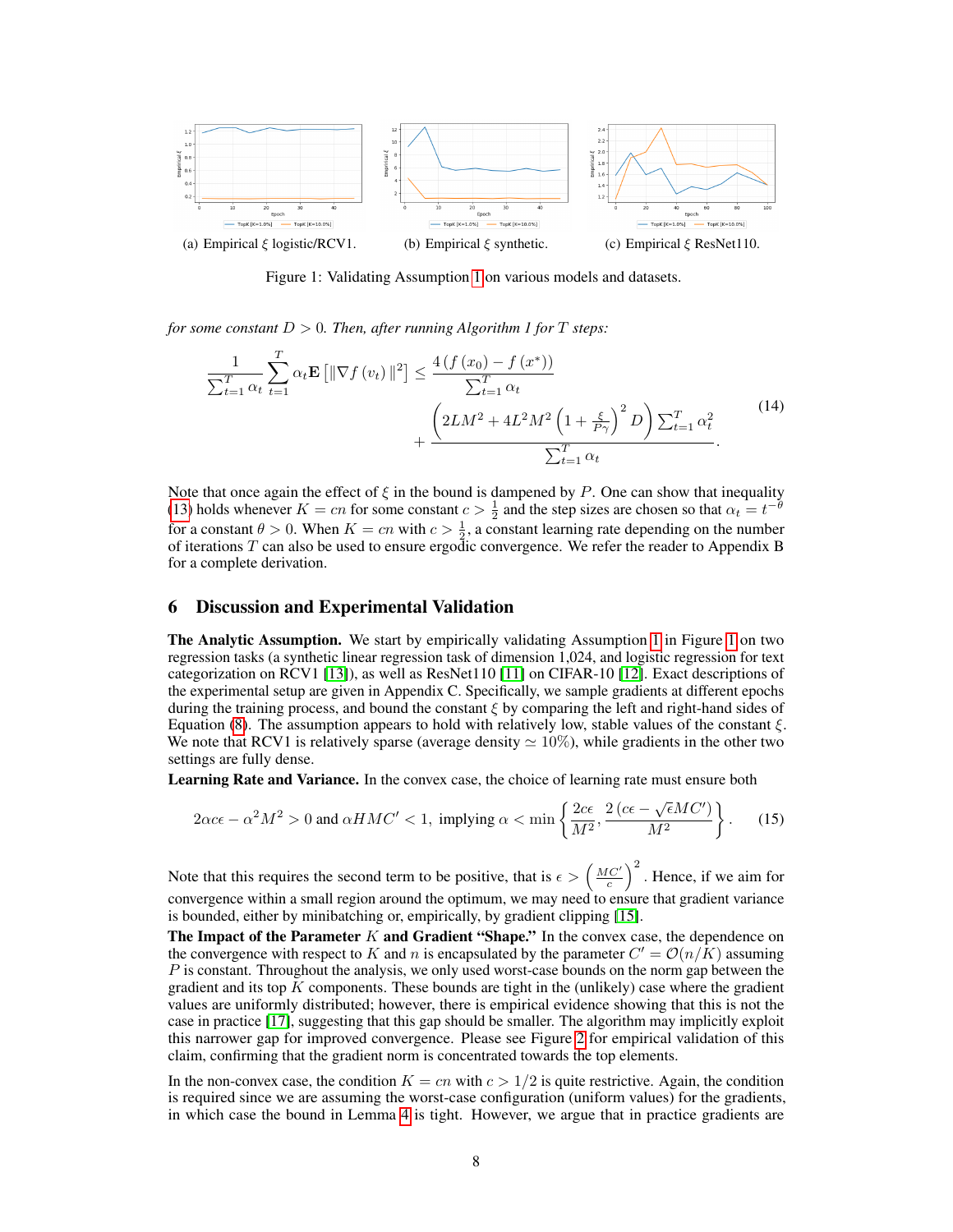

<span id="page-8-1"></span>Figure 2: Examining the value of  $\|\tilde{G} - \text{TopK}(\tilde{G})\| / \|\tilde{G}\|$  versus K on various datasets/tasks.

unlikely to be uniformly distributed; in fact, empirical studies [\[17\]](#page-9-16) have noticed that usually gradient components are normally distributed, which should enable us to improve this lower bound on c.

**Comparison with SGD Variants.** We first focus on the convex case. We note that, when  $K$  is a constant fraction of  $n$ , the convergence of the TopK algorithm is essentially dictated by the Lipschitz constant of the supermartingale  $W$ , and by the second-moment bound  $M$ , and will be similar to sequential SGD. Please see Figure [3](#page-8-2) for an empirical validation of this fact.



<span id="page-8-2"></span>Figure 3: Examining convergence versus value of K on various datasets and tasks.

Compared to asynchronous SGD, the convergence rate of the TopK algorithm is basically that of an asynchronous algorithm with maximum delay  $\tau = \mathcal{O}(\sqrt{n}/K)$ . That is because an asynchronous algorithm with dense updates and max delay  $\tau$  has a convergence slowdown of  $\Theta(\tau\sqrt{n})$  [\[7,](#page-9-4) [14,](#page-9-17) [3\]](#page-9-18). We note that, for large sparsity  $(0.1\% - 1\%)$ , there is a noticeable convergence slowdown, as predicted by the theory.

The worst-case convergence of TopK is similar to SGD with stochastic quantization, e.g., [\[4,](#page-9-0) [26\]](#page-10-10): for instance, for  $K = \sqrt{n}$ , the worst-case convergence slowdown is  $\mathcal{O}(\sqrt{n})$ , which is the same as QSGD [\[4\]](#page-9-0). The TopK procedure is arguably simpler to implement than the parametrized quantization and encoding techniques required to make stochastic quantization behave well [\[4\]](#page-9-0). In our experiments, TopK had superior convergence rate when compared to stochastic quantization / sparsification [\[4,](#page-9-0) [26\]](#page-10-10) given the same communication budget per node.

# 7 Conclusions

We provide the first theoretical analysis of the popular "TopK" sparsification-based communication reduction technique. We believe that our general approach extends to methods combining sparsification with quantization by reduced precision [\[2,](#page-9-6) [23\]](#page-10-4) and methods using approximate quantiles [\[2,](#page-9-6) [15\]](#page-9-7). The practical scalability potential of TopK SGD (while preserving model accuracy) has been exhaustively validated in previous work; therefore, we did not reiterate such experiments. Our work provides a theoretical foundation for empirical results shown with large-scale experiments on recurrent neural networks on production-scale speech and neural machine translation tasks [\[23,](#page-10-4) [2\]](#page-9-6), respectively, and for image classification on MNIST, CIFAR-10, and ImageNet using convolutional neural networks [\[8,](#page-9-5) [15\]](#page-9-7).

#### References

<span id="page-8-0"></span>[1] Martín Abadi, Paul Barham, Jianmin Chen, Zhifeng Chen, Andy Davis, Jeffrey Dean, Matthieu Devin, Sanjay Ghemawat, Geoffrey Irving, Michael Isard, et al. Tensorflow: A system for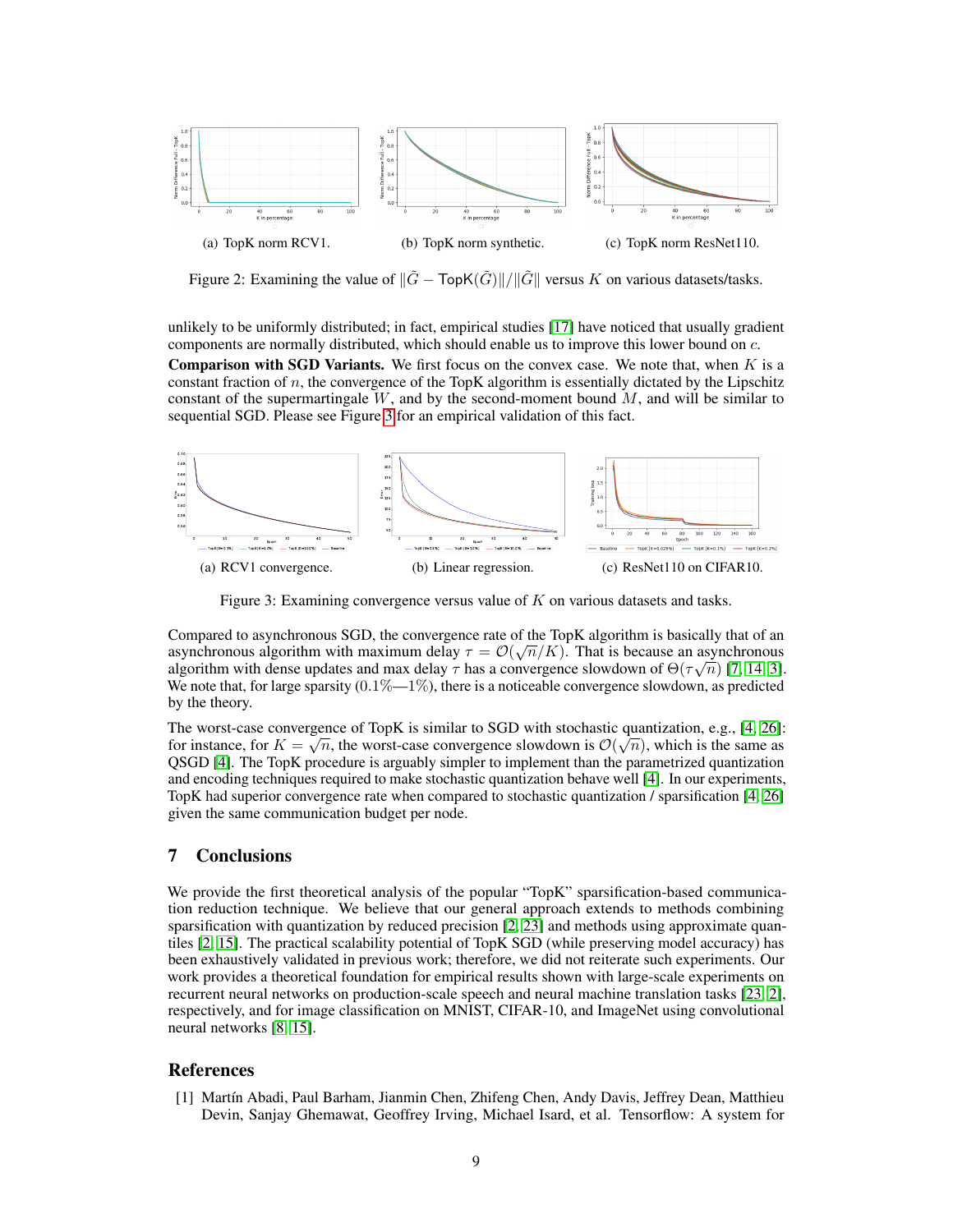large-scale machine learning. In *OSDI*, volume 16, pages 265–283, 2016.

- <span id="page-9-6"></span>[2] Alham Fikri Aji and Kenneth Heafield. Sparse communication for distributed gradient descent. *arXiv preprint arXiv:1704.05021*, 2017.
- <span id="page-9-18"></span>[3] Dan Alistarh, Christopher De Sa, and Nikola Konstantinov. The convergence of stochastic gradient descent in asynchronous shared memory. *arXiv preprint arXiv:1803.08841*, 2018.
- <span id="page-9-0"></span>[4] Dan Alistarh, Demjan Grubic, Jerry Li, Ryota Tomioka, and Milan Vojnovic. QSGD: Randomized quantization for communication-efficient stochastic gradient descent. In *Proceedings of NIPS 2017*, 2017.
- <span id="page-9-10"></span>[5] Tianqi Chen, Mu Li, Yutian Li, Min Lin, Naiyan Wang, Minjie Wang, Tianjun Xiao, Bing Xu, Chiyuan Zhang, and Zheng Zhang. Mxnet: A flexible and efficient machine learning library for heterogeneous distributed systems. *arXiv preprint arXiv:1512.01274*, 2015.
- <span id="page-9-1"></span>[6] Trishul M Chilimbi, Yutaka Suzue, Johnson Apacible, and Karthik Kalyanaraman. Project adam: Building an efficient and scalable deep learning training system. In *OSDI*, volume 14, pages 571–582, 2014.
- <span id="page-9-4"></span>[7] Christopher De Sa, Ce Zhang, Kunle Olukotun, and Christopher Ré. Taming the wild: A unified analysis of Hogwild. *Style Algorithms. In NIPS*, 2015.
- <span id="page-9-5"></span>[8] Nikoli Dryden, Sam Ade Jacobs, Tim Moon, and Brian Van Essen. Communication quantization for data-parallel training of deep neural networks. In *Proceedings of the Workshop on Machine Learning in High Performance Computing Environments*, pages 1–8. IEEE Press, 2016.
- <span id="page-9-9"></span>[9] John C Duchi, Sorathan Chaturapruek, and Christopher Ré. Asynchronous stochastic convex optimization. *arXiv preprint arXiv:1508.00882*, 2015.
- <span id="page-9-2"></span>[10] Priya Goyal, Piotr Dollár, Ross Girshick, Pieter Noordhuis, Lukasz Wesolowski, Aapo Kyrola, Andrew Tulloch, Yangqing Jia, and Kaiming He. Accurate, large minibatch sgd: Training imagenet in 1 hour. *arXiv preprint arXiv:1706.02677*, 2017.
- <span id="page-9-11"></span>[11] Kaiming He, Xiangyu Zhang, Shaoqing Ren, and Jian Sun. Deep residual learning for image recognition. In *Proceedings of the IEEE conference on computer vision and pattern recognition*, pages 770–778, 2016.
- <span id="page-9-15"></span>[12] Alex Krizhevsky and Geoffrey Hinton. Learning multiple layers of features from tiny images. 2009.
- <span id="page-9-14"></span>[13] David D Lewis, Yiming Yang, Tony G Rose, and Fan Li. Rcv1: A new benchmark collection for text categorization research. *Journal of machine learning research*, 5(Apr):361–397, 2004.
- <span id="page-9-17"></span>[14] Xiangru Lian, Yijun Huang, Yuncheng Li, and Ji Liu. Asynchronous parallel stochastic gradient for nonconvex optimization. In *Advances in Neural Information Processing Systems*, pages 2737–2745, 2015.
- <span id="page-9-7"></span>[15] Yujun Lin, Song Han, Huizi Mao, Yu Wang, and William J Dally. Deep gradient compression: Reducing the communication bandwidth for distributed training. *arXiv preprint arXiv:1712.01887*, 2017.
- <span id="page-9-13"></span>[16] Ji Liu and Stephen J Wright. Asynchronous stochastic coordinate descent: Parallelism and convergence properties. *SIAM Journal on Optimization*, 25(1):351–376, 2015.
- <span id="page-9-16"></span>[17] M. Rastegari, V. Ordonez, J. Redmon, and A. Farhadi. Xnor-net: Imagenet classification using binary convolutional neural networks. In *European Conference on Computer Vision*, 2016.
- <span id="page-9-8"></span>[18] Benjamin Recht, Christopher Re, Stephen Wright, and Feng Niu. Hogwild: A lock-free approach to parallelizing stochastic gradient descent. In *Advances in neural information processing systems*, pages 693–701, 2011.
- <span id="page-9-19"></span>[19] Cèdric Renggli, Dan Alistarh, and Torsten Hoefler. Sparcml: High-performance sparse communication for machine learning. *arXiv preprint arXiv:1802.08021*, 2018.
- <span id="page-9-3"></span>[20] F. Seide, H. Fu, L. G. Jasha, and D. Yu. 1-bit stochastic gradient descent and application to data-parallel distributed training of speech dnns. *Interspeech*, 2014.
- <span id="page-9-12"></span>[21] Frank Seide, Hao Fu, Jasha Droppo, Gang Li, and Dong Yu. 1-bit Stochastic Gradient Descent and its Application to Data-parallel Distributed Training of Speech DNNs. In *Fifteenth Annual Conference of the International Speech Communication Association*, 2014.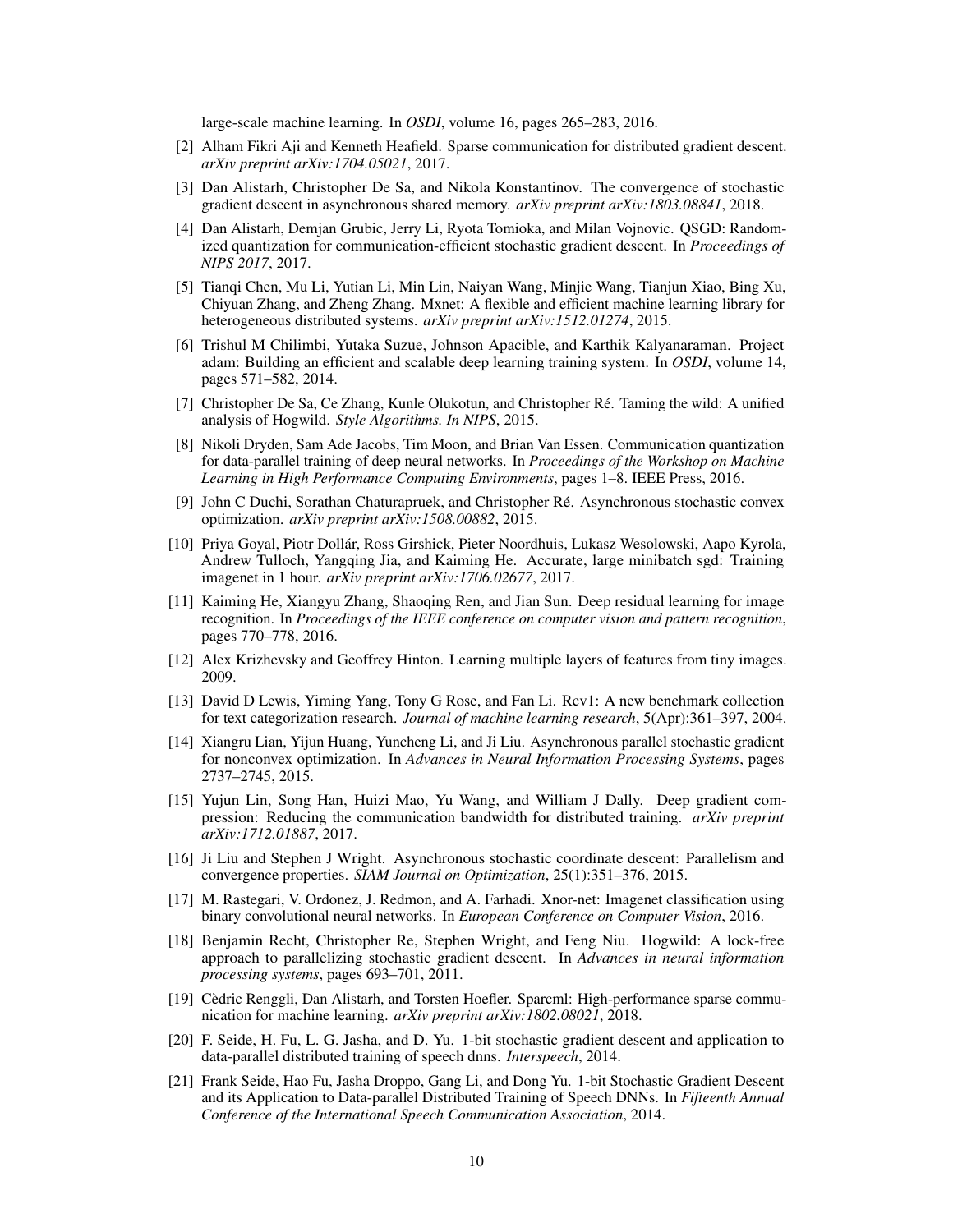- <span id="page-10-2"></span>[22] Reza Shokri and Vitaly Shmatikov. Privacy-preserving deep learning. In *Proceedings of the 22nd ACM SIGSAC conference on computer and communications security*, pages 1310–1321. ACM, 2015.
- <span id="page-10-4"></span>[23] Nikko Strom. Scalable distributed dnn training using commodity gpu cloud computing. In *Sixteenth Annual Conference of the International Speech Communication Association*, 2015.
- <span id="page-10-3"></span>[24] Xu Sun, Xuancheng Ren, Shuming Ma, and Houfeng Wang. meprop: Sparsified back propagation for accelerated deep learning with reduced overfitting. *arXiv preprint arXiv:1706.06197*, 2017.
- <span id="page-10-6"></span>[25] Christian Szegedy, Sergey Ioffe, Vincent Vanhoucke, and Alexander A Alemi. Inception-v4, inception-resnet and the impact of residual connections on learning. In *AAAI*, pages 4278–4284, 2017.
- <span id="page-10-10"></span>[26] Jianqiao Wangni, Jialei Wang, Ji Liu, and Tong Zhang. Gradient sparsification for communication-efficient distributed optimization. *arXiv preprint arXiv:1710.09854*, 2017.
- <span id="page-10-1"></span>[27] Wei Wen, Cong Xu, Feng Yan, Chunpeng Wu, Yandan Wang, Yiran Chen, and Hai Li. Terngrad: Ternary gradients to reduce communication in distributed deep learning. In *Advances in Neural Information Processing Systems*, pages 1508–1518, 2017.
- <span id="page-10-9"></span>[28] Wei Wen, Cong Xu, Feng Yan, Chunpeng Wu, Yandan Wang, Yiran Chen, and Hai Li. Terngrad: Ternary gradients to reduce communication in distributed deep learning. In *Advances in Neural Information Processing Systems*, pages 1508–1518, 2017.
- <span id="page-10-0"></span>[29] Eric P Xing, Qirong Ho, Wei Dai, Jin Kyu Kim, Jinliang Wei, Seunghak Lee, Xun Zheng, Pengtao Xie, Abhimanu Kumar, and Yaoliang Yu. Petuum: A new platform for distributed machine learning on big data. *IEEE Transactions on Big Data*, 1(2):49–67, 2015.
- <span id="page-10-7"></span>[30] Yang You, Igor Gitman, and Boris Ginsburg. Scaling sgd batch size to 32k for imagenet training. *arXiv preprint arXiv:1708.03888*, 2017.
- <span id="page-10-5"></span>[31] Dong Yu, Adam Eversole, Mike Seltzer, Kaisheng Yao, Zhiheng Huang, Brian Guenter, Oleksii Kuchaiev, Yu Zhang, Frank Seide, Huaming Wang, et al. An introduction to computational networks and the computational network toolkit. *Microsoft Technical Report MSR-TR-2014–112*, 2014.
- <span id="page-10-8"></span>[32] Jian Zhang, Ioannis Mitliagkas, and Christopher Ré. Yellowfin and the art of momentum tuning. *arXiv preprint arXiv:1706.03471*, 2017.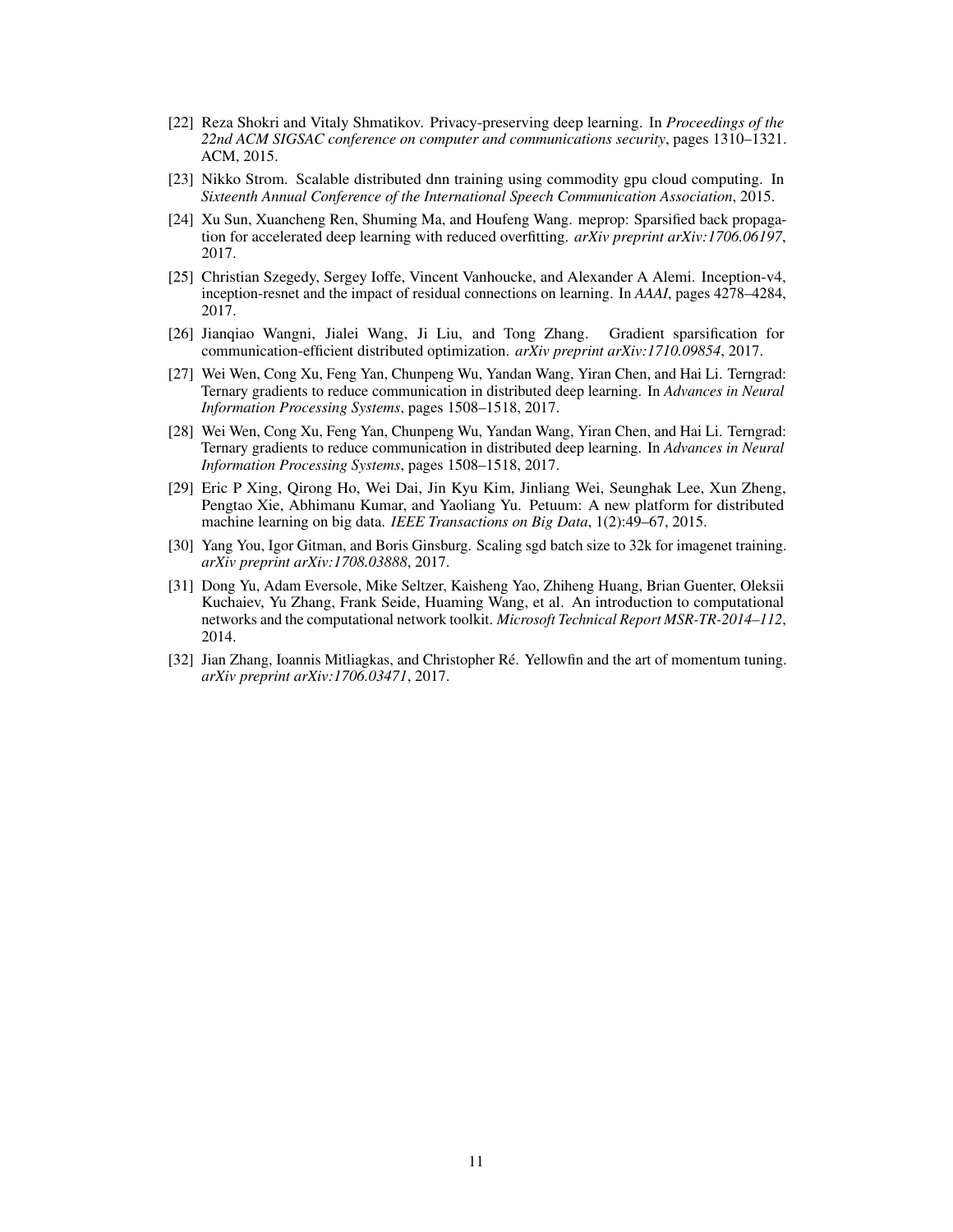# A Analysis for the Convex Case

**Lemma 1.** With the processes  $x_t$  and  $v_t$  defined as above:

$$
||v_t - x_t|| = ||\frac{1}{P} \sum_{p=1}^{P} \left( \alpha \tilde{G}_{t-1}^p(v_{t-1}) + \epsilon_{t-1}^p \right) - \frac{1}{P} \sum_{p=1}^{P} \text{TopK} \left( \alpha \tilde{G}_{t-1}^p(v_{t-1}) + \epsilon_{t-1}^p \right) ||
$$
  
 
$$
\leq \left( \gamma + \frac{\xi}{P} \right) \sum_{k=1}^{t} \gamma^{k-1} ||x_{t-k+1} - x_{t-k}||.
$$
 (16)

*Proof.* First, we obtain a recursive relation of the form:

$$
||v_{t+1} - x_{t+1}|| = \left||v_t - x_t + \frac{1}{P} \sum_{p=1}^P \left(\alpha \tilde{G}_t^p(v_t) + \epsilon_t^p\right) - \epsilon_t - \frac{1}{P} \sum_{p=1}^P \text{TopK}\left(\alpha \tilde{G}_t^p(v_t) + \epsilon_t^p\right)\right||
$$
  
\n
$$
\stackrel{(7)}{=} \left\|\frac{1}{P} \sum_{p=1}^P \left(\alpha \tilde{G}_t^p(v_t) + \epsilon_t^p\right) - \frac{1}{P} \sum_{p=1}^P \text{TopK}\left(\alpha \tilde{G}_t^p(v_t) + \epsilon_t^p\right)\right\|
$$
  
\n
$$
= \left\|\frac{1}{P} \sum_{p=1}^P \left(\alpha \tilde{G}_t^p(v_t) + \epsilon_t^p\right) - \frac{1}{P} \text{TopK}\left(\sum_{p=1}^P \left(\alpha \tilde{G}_t^p(v_t) + \epsilon_t^p\right)\right) + \frac{1}{P} \text{TopK}\left(\sum_{p=1}^P \left(\alpha \tilde{G}_t^p(v_t) + \epsilon_t^p\right)\right) - \frac{1}{P} \sum_{p=1}^P \text{TopK}\left(\alpha \tilde{G}_t^p(v_t) + \epsilon_t^p\right)||
$$
  
\n
$$
\leq \frac{\gamma}{P} \left\|\sum_{p=1}^P \left(\alpha \tilde{G}_t^p(v_t) + \epsilon_t^p\right) + \frac{\xi}{P} \|\alpha \tilde{G}_t(v_t)||
$$
  
\n
$$
= \gamma \|\alpha \tilde{G}_t(v_t) + v_t - x_t\| + \frac{\xi}{P} \|\alpha \tilde{G}_t(v_t)||
$$
  
\n
$$
\leq \gamma \|\nu_t - x_t\| + \left(\gamma + \frac{\xi}{P}\right) \|\boldsymbol{x}_{t+1} - \boldsymbol{x}_t\|
$$

Iterating this downwards yields the result.

 $\Box$ 

Next, we use the previous result to bound a quantity that represents the difference between the updates based on the TopK procedure and those based on full gradients.

<span id="page-11-0"></span>Lemma 2. *Under the assumptions above and with expectation taken with respect to the gradients at time* t*:*

$$
\mathbf{E}\left[\|\frac{1}{P}\sum_{p=1}^{P}\left(\alpha\tilde{G}_{t}^{p}(v_{t})\right)-\frac{1}{P}\sum_{p=1}^{P}\text{TopK}\left(\alpha\tilde{G}_{t}^{p}(v_{t})+\epsilon_{t}^{p}\right)\|\right] \leq (\gamma+1)\left(\gamma+\frac{\xi}{P}\right)\sum_{k=1}^{t}\gamma^{k-1}\|x_{t-k+1}-x_{t-k}\|+\left(\gamma+\frac{\xi}{P}\right)\alpha M\tag{17}
$$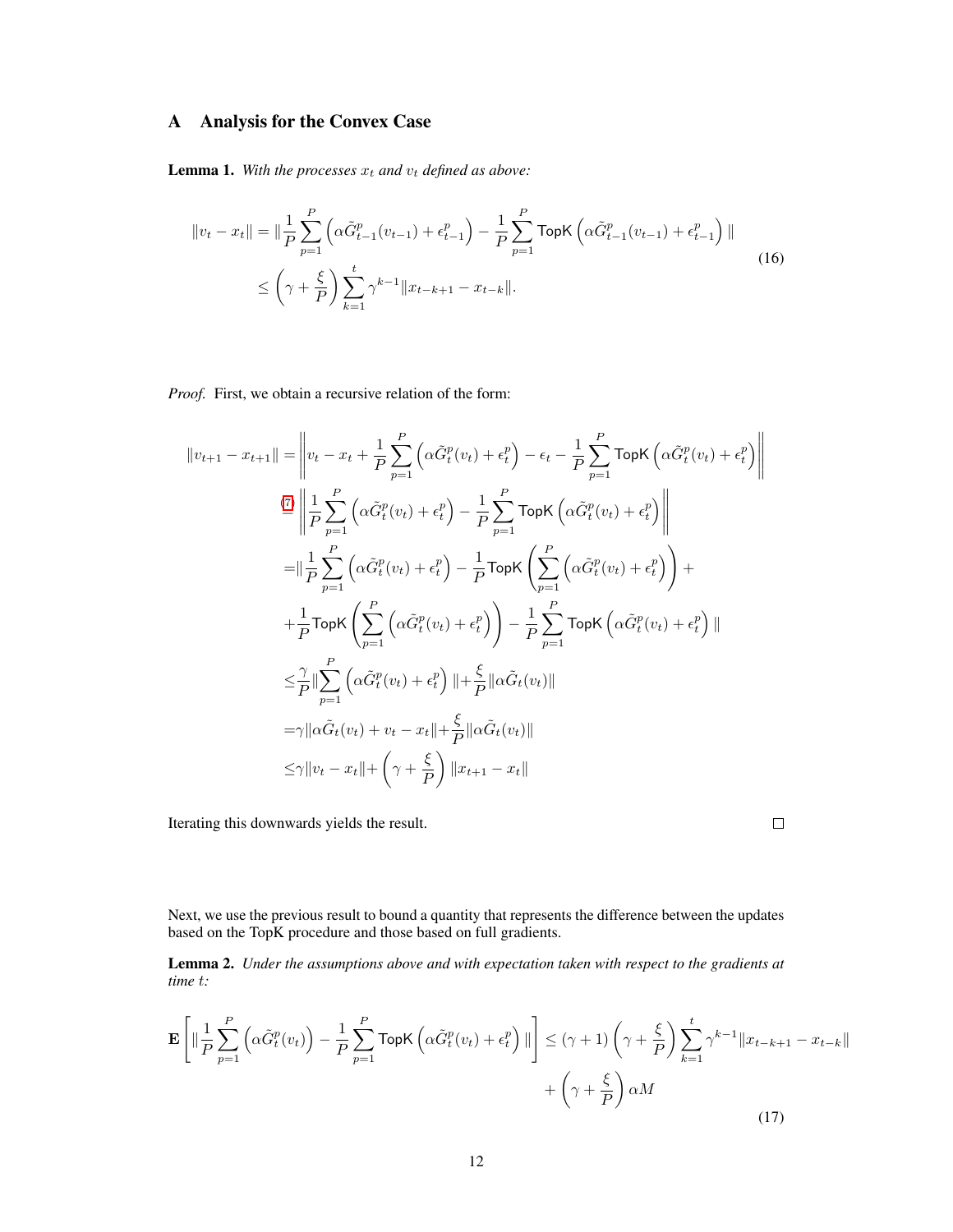*Proof.* Using the result from Lemma [1:](#page-5-0)

$$
\mathbf{E}\left[\|\frac{1}{P}\sum_{p=1}^{P}\left(\alpha\tilde{G}_{t}^{p}(v_{t})\right)-\frac{1}{P}\sum_{p=1}^{P}\text{TopK}\left(\alpha\tilde{G}_{t}^{p}(v_{t})+\epsilon_{t}^{p}\right)\|\right] \n\leq \mathbf{E}\left[\|\epsilon_{t}\|\right]+\mathbf{E}\left[\|\frac{1}{P}\sum_{p=1}^{P}\left(\alpha\tilde{G}_{t}^{p}(v_{t})+\epsilon_{t}^{p}\right)-\frac{1}{P}\sum_{p=1}^{P}\text{TopK}\left(\alpha\tilde{G}_{t}^{p}(v_{t})+\epsilon_{t}^{p}\right)\|\right] \n\leq \|\epsilon_{t}\|+\gamma\|v_{t}-x_{t}\|+\left(\gamma+\frac{\xi}{P}\right)\mathbf{E}\left[\|\alpha\tilde{G}\left(v_{t}\right)\|\right] \n\leq (\gamma+1)\|v_{t}-x_{t}\|+\left(\gamma+\frac{\xi}{P}\right)\alpha M \n\leq (\gamma+1)\left(\gamma+\frac{\xi}{P}\right)\sum_{k=1}^{t}\gamma^{k-1}\|x_{t-k+1}-x_{t-k}\|+\left(\gamma+\frac{\xi}{P}\right)\alpha M.
$$

Finally, we introduce some notation. Set

$$
C = (\gamma + 1) \left(\gamma + \frac{\xi}{P}\right) \sum_{k=1}^{\infty} \gamma^{k-1} = \frac{1+\gamma}{1-\gamma} \left(\gamma + \frac{\xi}{P}\right),
$$

and

$$
C' = C + \left(\gamma + \frac{\xi}{P}\right) = \left(\gamma + \frac{\xi}{P}\right) \frac{2}{1 - \gamma}.
$$

Note that

$$
C' = \left(\sqrt{\frac{n-K}{n}} + \frac{\xi}{P}\right) \frac{2}{1 - \sqrt{\frac{n-K}{n}}} = 2\frac{n}{K} \left(\sqrt{\frac{n-K}{n}} + \frac{\xi}{P}\right) \left(1 + \sqrt{\frac{n-K}{n}}\right) = \mathcal{O}\left(\frac{n}{K}\right)
$$

#### A.1 The Main Result

We have the following:

Theorem 1. *Assume that* W *is a rate supermartingale with horizon* B *for the sequential SGD algorithm and that* W *is* H*-Lipschitz in the first coordinate. Assume further that* αHMC<sup>0</sup> < 1*. Then for any*  $T \leq B$ *, the probability that*  $v_s \notin \mathcal{S}$  *for all*  $s \leq T$  *is:* 

$$
Pr\left[F_T\right] \le \frac{\mathbf{E}\left[W_0\left(v_0\right)\right]}{\left(1 - \alpha H M C'\right)T}.\tag{18}
$$

 $\Box$ 

*Proof.* Consider the process, defined by:

$$
V_t(v_t, \dots, v_0) = W_t(v_t, \dots, v_0) - \alpha H M C t + H\left((\gamma + 1)\left(\gamma + \frac{\xi}{P}\right) \sum_{k=1}^t \lVert x_{t-k+1} - x_{t-k} \rVert \sum_{m=k}^{\infty} \gamma^{m-1} - \left(\gamma + \frac{\xi}{P}\right) \alpha M t\right),
$$

if the algorithm has not succeeded by time t (i.e.  $x_s \notin S$  for all  $s \leq T$ ) and by  $V_t = V_{u-1}$  otherwise, where u is the minimal index, such that  $x_u \in S$ .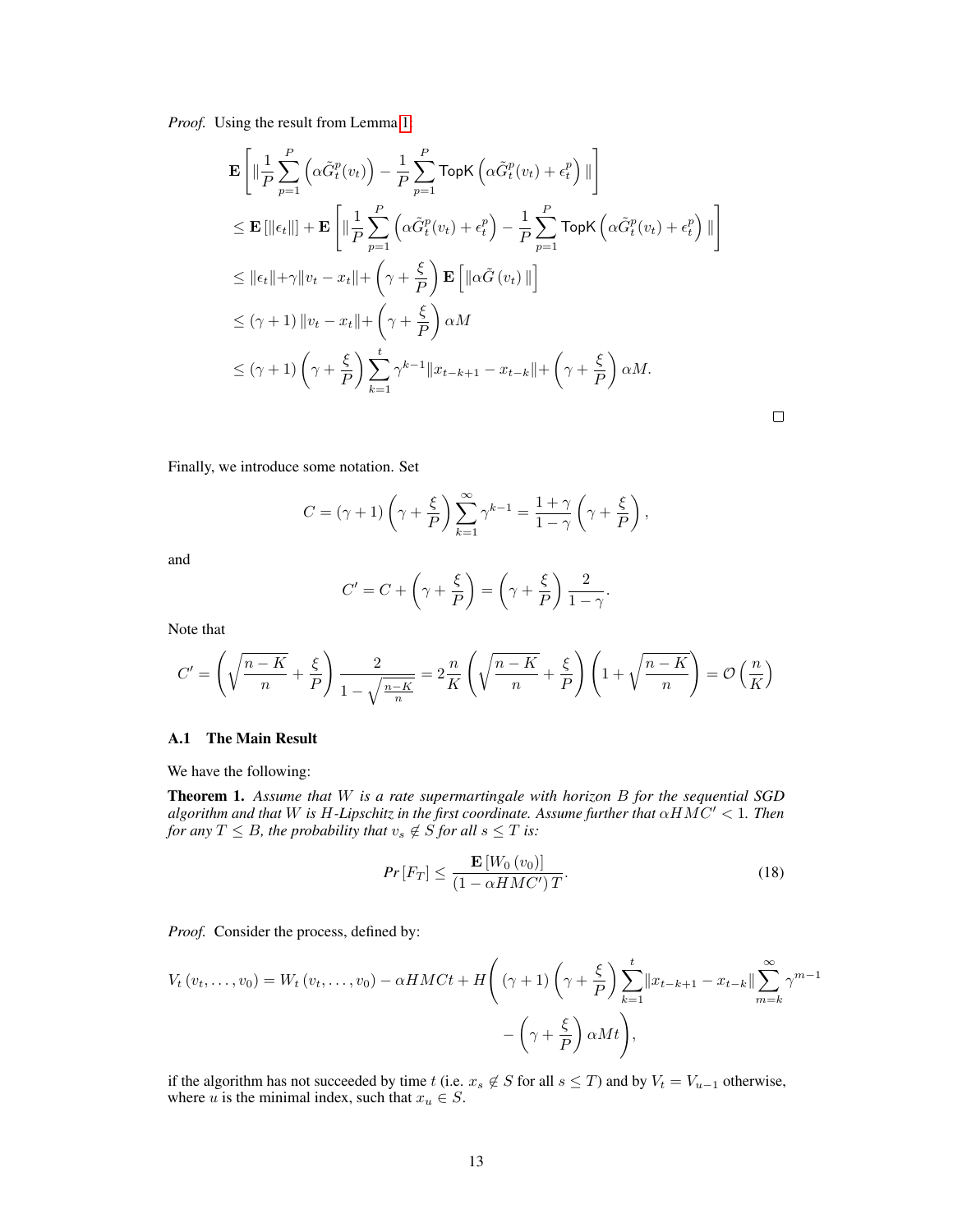In the case when the algorithm has not succeeded at time  $t$ , using  $W$ 's Lipschitz property:

$$
V_{t+1}(v_{t+1}, v_t, ..., v_0) = W_{t+1} \left( v_t - \frac{1}{P} \sum_{p=1}^P \text{TopK} \left( \epsilon_t^p + \alpha \tilde{G}^p \left( v_t \right) \right), v_t, ..., v_0 \right) - \alpha H M C \left( t + 1 \right)
$$
  
+ 
$$
H \left( (\gamma + 1) \left( \gamma + \frac{\xi}{P} \right) \sum_{k=1}^{t+1} \left| x_{t-k+2} - x_{t-k+1} \right| \sum_{m=k}^{\infty} \gamma^{m-1} - \left( \gamma + \frac{\xi}{P} \right) \alpha M \left( t + 1 \right) \right)
$$
  

$$
\leq W_{t+1} \left( v_t - \frac{1}{P} \sum_{p=1}^P \alpha \tilde{G}^p \left( v_t \right), v_t, ..., v_0 \right)
$$
  
+ 
$$
H \left\| \frac{1}{P} \sum_{p=1}^P \alpha \tilde{G}^p \left( v_t \right) - \frac{1}{P} \sum_{p=1}^P \text{TopK} \left( \epsilon_t^p + \alpha \tilde{G}^p \left( v_t \right) \right) \right\|
$$
  
- 
$$
\alpha H M C \left( t + 1 \right) + H \left( 1 + \gamma \right) \left( \gamma + \frac{\xi}{P} \right) \left\| x_{t+1} - x_t \right\| \sum_{m=1}^{\infty} \gamma^{m-1}
$$
  
+ 
$$
H \left( \left( 1 + \gamma \right) \left( \gamma + \frac{\xi}{P} \right) \sum_{k=1}^t \left\| x_{t-k+1} - x_{t-k} \right\| \sum_{m=k+1}^{\infty} \gamma^{m-1} - \left( \gamma + \frac{\xi}{P} \right) \alpha M \left( t + 1 \right) \right)
$$

Now we take expectation with respect to the randomness at time  $t$  and conditional on the past. Note that the average of i.i.d. stochastic gradients is also a stochastic gradient. Using the supermartingale property of  $W$ , the bound on the expected norm of the gradient and  $(17)$ :

$$
\mathbf{E}\left[V_{t+1}\right] \leq W_t\left(v_t, \dots, v_0\right) - \alpha H M C t + H\left((1+\gamma)\left(\gamma + \frac{\xi}{P}\right) \sum_{k=1}^t \lVert x_{t-k+1} - x_{t-k} \rVert \sum_{m=k}^{\infty} \gamma^{m-1} \right)
$$

$$
-\left(\gamma + \frac{\xi}{P}\right) \alpha M t\right) + \left(H \mathbf{E}\left[\lVert \alpha \tilde{G}\left(v_t\right) \rVert\right](1+\gamma)\left(\gamma + \frac{\xi}{P}\right) \sum_{m=1}^{\infty} \gamma^{m-1} - \alpha H M C\right)
$$

$$
+ H\left(\mathbf{E}\left[\lVert \frac{1}{P} \sum_{p=1}^P \alpha \tilde{G}^p\left(v_t\right) - \frac{1}{P} \sum_{p=1}^P \text{TopK}\left(\epsilon_t^p + \alpha \tilde{G}^p\left(v_t\right)\right) \rVert\right]
$$

$$
-(1+\gamma)\left(\gamma + \frac{\xi}{P}\right) \sum_{k=1}^t \lVert x_{t-k+1} - x_{t-k} \rVert \gamma^{k-1} - \left(\gamma + \frac{\xi}{P}\right) \alpha M\right)
$$

$$
\leq V_t.
$$

The inequality also holds trivially in the case when the algorithm has succeeded at time  $t$ . Hence,  $V_t$ is a supermartingale for the TopK process.

Now if the algorithm has not succeeded at time T,  $W_T \geq T$ , so  $V_T \geq W_T - \alpha HMC'T \geq 0$ . It follows that  $V_T \geq 0$  for all T. Therefore,

$$
\mathbf{E}\left[W_{0}\left(v_{0}\right)\right] = \mathbf{E}\left[V_{0}\left(v_{0}\right)\right] \geq \mathbf{E}\left[V_{T}\right] \n= \mathbf{E}\left[V_{T}|F_{T}\right] \Pr\left[F_{T}\right] + \mathbf{E}\left[V_{T}\right] \neg F_{T}\right] \Pr\left[\neg F_{T}\right] \geq \mathbf{E}\left[V_{T}|F_{T}\right] \Pr\left[F_{T}\right] \n= \mathbf{E}\left[W_{T}\left(v_{T},...,v_{0}\right) - \alpha H M C T + H\left((1+\gamma)\left(\gamma + \frac{\xi}{P}\right)\sum_{k=1}^{T} \|x_{T-k+1} - x_{T-k}\| \sum_{m=k}^{\infty} \gamma^{m-1} \right) \right] \n- \left(\gamma + \frac{\xi}{P}\right) \alpha M T\right) |F_{T}| \Pr\left[F_{T}\right] \geq \left(\mathbf{E}\left[W_{T}\left(v_{T},...,v_{0}\right)|F_{T}\right] - \alpha H M \left(C + \left(\gamma + \frac{\xi}{P}\right)\right) T\right) \Pr\left[F_{T}\right] \geq (T - \alpha H M C' T) \Pr\left[F_{T}\right],
$$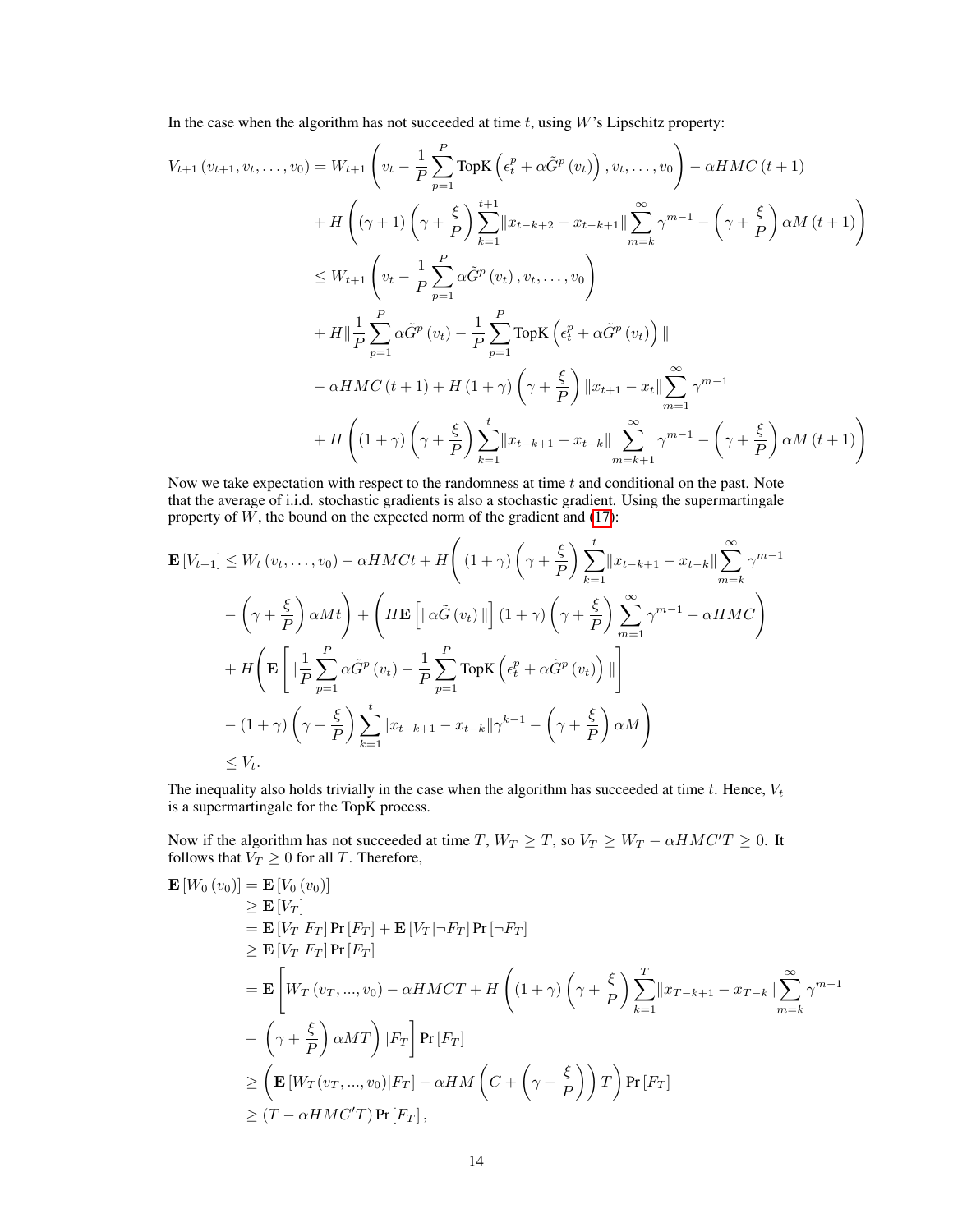where we have used the fact that  $W$  is a rate supermartingale. Hence we obtain:

$$
\Pr\left[F_T\right] \le \frac{\mathbf{E}\left[W_0\left(x_0\right)\right]}{\left(1 - \alpha H M C'\right)T}.
$$

We now apply this result with a specific supermartingale  $W$  for the sequential SGD process. Note that  $W$  must be a supermartingale for the process that applies an average of  $P$  updates, multiplied by the learning rate  $\alpha$ .

We use the following result from [\[7\]](#page-9-4):

Lemma 3 ([\[7\]](#page-9-4)). *Define the piecewise logarithm function to be*

$$
\log(x) = \begin{cases} \log(ex) & : x \ge 1 \\ x & : x \le 1 \end{cases}
$$

*Define the process*  $W_t$  *by:* 

$$
W_t(x_t,\ldots,x_0)=\frac{\epsilon}{2\alpha c\epsilon-\alpha^2M^2}\log\left(\|x_t-x^*\|^2\epsilon^{-1}\right)+t,
$$

*if the algorithm has not succeeded by timestep t (i.e.*  $x_i \notin S$  *for all*  $i \leq t$ *) and by*  $W_t = W_{u-1}$ *whenever*  $x_i \in S$  *for some*  $i \leq t$  *and*  $u$  *is the minimal index with this property. Then*  $W_t$  *is a rate supermartingale for sequential SGD with horizon* B = ∞*. It is also* H*-Lipschitz in the first coordinate, with*  $H = 2\sqrt{\epsilon} (2\alpha c \epsilon - \alpha^2 M^2)^{-1}$ , *that is for any*  $t, u, v$  *and any sequence*  $x_{t-1}, \ldots, x_0$ :

$$
||W_t (u, x_{t-1}, \dots, x_0) - W_t (v, x_{t-1}, \dots, x_0)|| \le H||u - v||.
$$

Applying this particular martingale, we obtain:

Corollary 1. *Assume that we run Algorithm [1](#page-4-0) for minimizing a convex function* f *satisfying the listed assumptions. Suppose that the learning rate is set to* α*, with:*

$$
\alpha < \min\left\{\frac{2c\epsilon}{M^2}, \frac{2\left(c\epsilon - \sqrt{\epsilon}MC'\right)}{M^2}\right\}
$$

*Then for any*  $T > 0$  *the probability that*  $v_i \notin S$  *for all*  $i \leq T$  *is:* 

$$
\mathbb{P}\left(F_T\right) \le \frac{\epsilon}{\left(2\alpha c\epsilon - \alpha^2 M^2 - \alpha^2 \sqrt{\epsilon}MC'\right)T} \log\left(\frac{e\|v_0 - x^*\|^2}{\epsilon}\right). \tag{19}
$$

*Proof.* Substituting and using the result from [\[7\]](#page-9-4) that

$$
\mathbb{E}\left(W_0\left(v_0\right)\right) \le \frac{\epsilon}{2\alpha c\epsilon - \alpha^2 M^2} \log\left(\frac{e\|v_0 - x^*\|^2}{\epsilon}\right)
$$

we obtain that:

$$
\mathbb{P}(F_T) \leq \frac{\mathbb{E}(W_0)}{(1 - \alpha HMC')T} \leq \frac{\epsilon}{2\alpha c \epsilon - \alpha^2 M^2} \log \left(\frac{e||v_0 - x^*||^2}{\epsilon}\right) \left(\left(1 - \alpha \frac{2\sqrt{\epsilon}}{2\alpha c \epsilon - \alpha^2 M^2}MC'\right)T\right)^{-1} \leq \frac{\epsilon}{(2\alpha c \epsilon - \alpha^2 M^2 - \alpha^2 \sqrt{\epsilon}MC')T} \log \left(\frac{e||v_0 - x^*||^2}{\epsilon}\right)
$$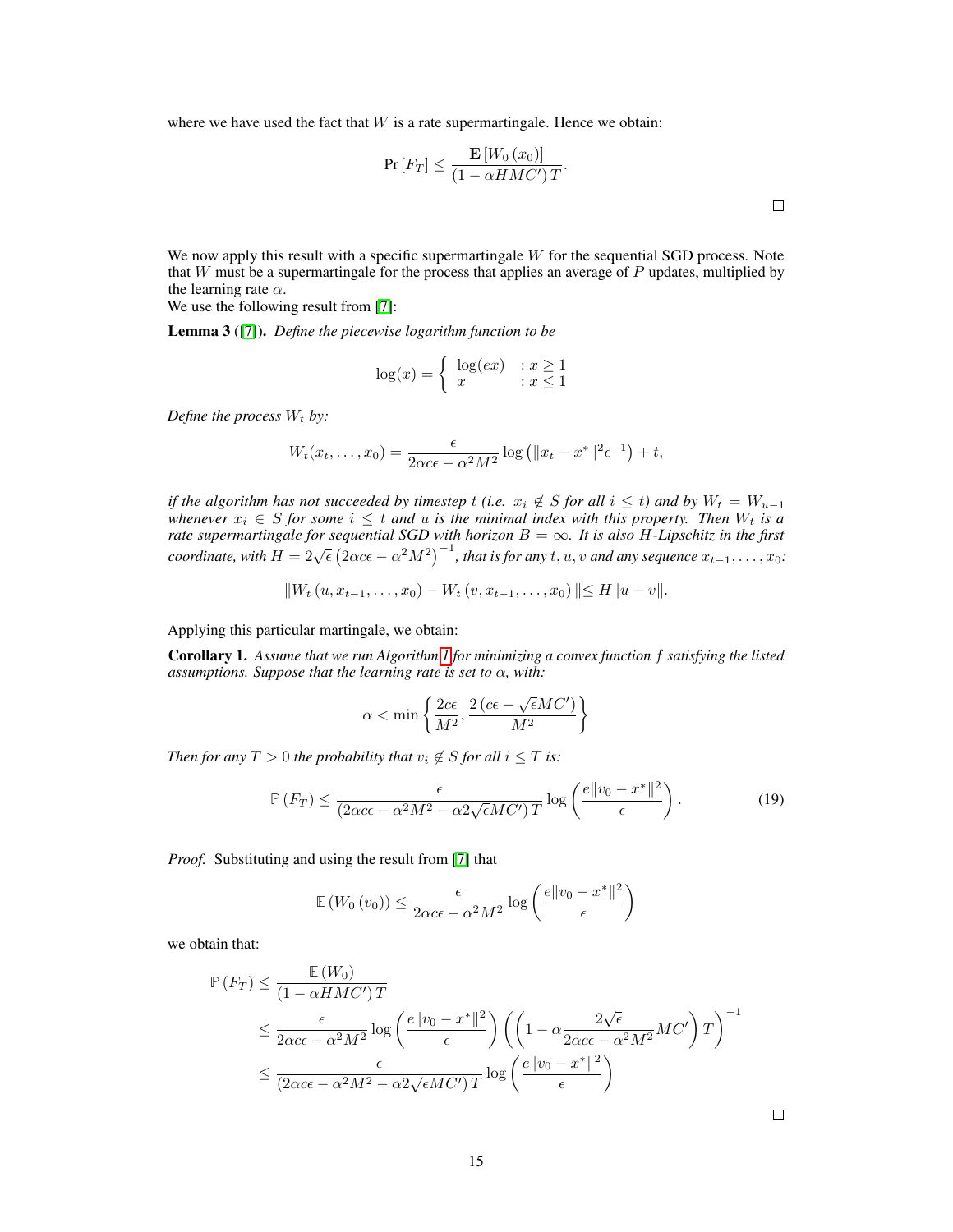### B Analysis for the Non-Convex Case

Setup. We now consider the more general case when SGD is minimizing a (not necessarily convex) function f, using SGD with (decreasing) step sizes  $\alpha_t$ . Again, we assume that the second moment of the stochastic gradients is bounded in expectation (inequality [\(2\)](#page-2-0)). Assume also that  $\nabla f$  is L-Lipschitz (not only in expectation); that is, for all  $x, y$ :

$$
\|\nabla f(x) - \nabla f(y)\| \le L\|x - y\|.\tag{20}
$$

As is standard in non-convex settings [\[16\]](#page-9-13), will settle for a weaker notion of convergence, namely showing that

$$
\min_{t \in \{1, ..., T\}} \mathbf{E} \left[ \|\nabla f(v_t)\|^2 \right] \stackrel{T \to \infty}{\longrightarrow} 0,
$$

that is, the algorithm converges ergodically to a local minimum of the function  $f$ . Our strategy will be to leverage our ability to bound the difference between the "real" model  $x_t$  and the view  $v_t$  observed at iteration t to bound the evolution of the expected value of  $f(v_t)$ , which in turn will allow us to bound the sum

$$
\frac{1}{\sum_{t=1}^T \alpha_k} \sum_{t=1}^T \alpha_t \mathbf{E} \left[ \|\nabla f(v_t)\|^2 \right],
$$

where the parameters  $\alpha_t$  are appropriately chosen *decreasing* learning rate parameters. This will enable us to show that the norm of the gradients converges towards zero in expectation.

We have the following:

<span id="page-15-0"></span>**Lemma 4.** *For any time*  $t \geq 1$ *:* 

$$
||v_t - x_t||^2 \le \left(1 + \frac{\xi}{P\gamma}\right)^2 \sum_{k=1}^t \left(2\gamma^2\right)^k ||x_{t-k+1} - x_{t-k}||^2 \tag{21}
$$

*Proof.* We had:

$$
||v_{t+1} - x_{t+1}|| \le \gamma ||v_t - x_t|| + \left(\gamma + \frac{\xi}{P}\right) ||x_{t+1} - x_t||
$$

Hence,

$$
||v_{t+1} - x_{t+1}||^2 \leq \left(\gamma ||v_t - x_t|| + \left(\gamma + \frac{\xi}{P}\right) ||x_{t+1} - x_t||\right)^2 \leq 2\gamma^2 ||v_t - x_t||^2 + 2\left(\gamma + \frac{\xi}{P}\right)^2 ||x_{t+1} - x_t||^2
$$
  
Iterating this gives:

Iterating this gives:

$$
||v_t - x_t||^2 \le 2\left(\gamma + \frac{\xi}{P}\right)^2 \sum_{k=1}^t \left(2\gamma^2\right)^{k-1} ||x_{t-k+1} - x_{t-k}||^2
$$
  
=  $\left(1 + \frac{\xi}{P\gamma}\right)^2 \sum_{k=1}^t \left(2\gamma^2\right)^k ||x_{t-k+1} - x_{t-k}||^2$ 

Theorem 2. *Consider the TopK algorithm for minimising a function* f *that satisfies the above assumptions. Suppose that the learning rate sequence and*  $K$  *are chosen so that for any time*  $t > 0$ *:* 

<span id="page-15-1"></span>
$$
\sum_{k=1}^{t} \left(2\gamma^2\right)^k \frac{\alpha_{t-k}^2}{\alpha_t} \le D \tag{22}
$$

*for some constant*  $D > 0$ *. Then, after running Algorithm 1 for*  $T$  *steps:* 

$$
\frac{1}{\sum_{t=1}^{T} \alpha_t} \sum_{t=1}^{T} \alpha_t \mathbf{E} \left[ \|\nabla f(v_t)\|^2 \right] \le \frac{4 \left(f(x_0) - f(x^*)\right)}{\sum_{t=1}^{T} \alpha_t} + \frac{\left(2LM^2 + 4L^2M^2 \left(1 + \frac{\xi}{P\gamma}\right)^2 D\right) \sum_{t=1}^{T} \alpha_t^2}{\sum_{t=1}^{T} \alpha_t} \tag{23}
$$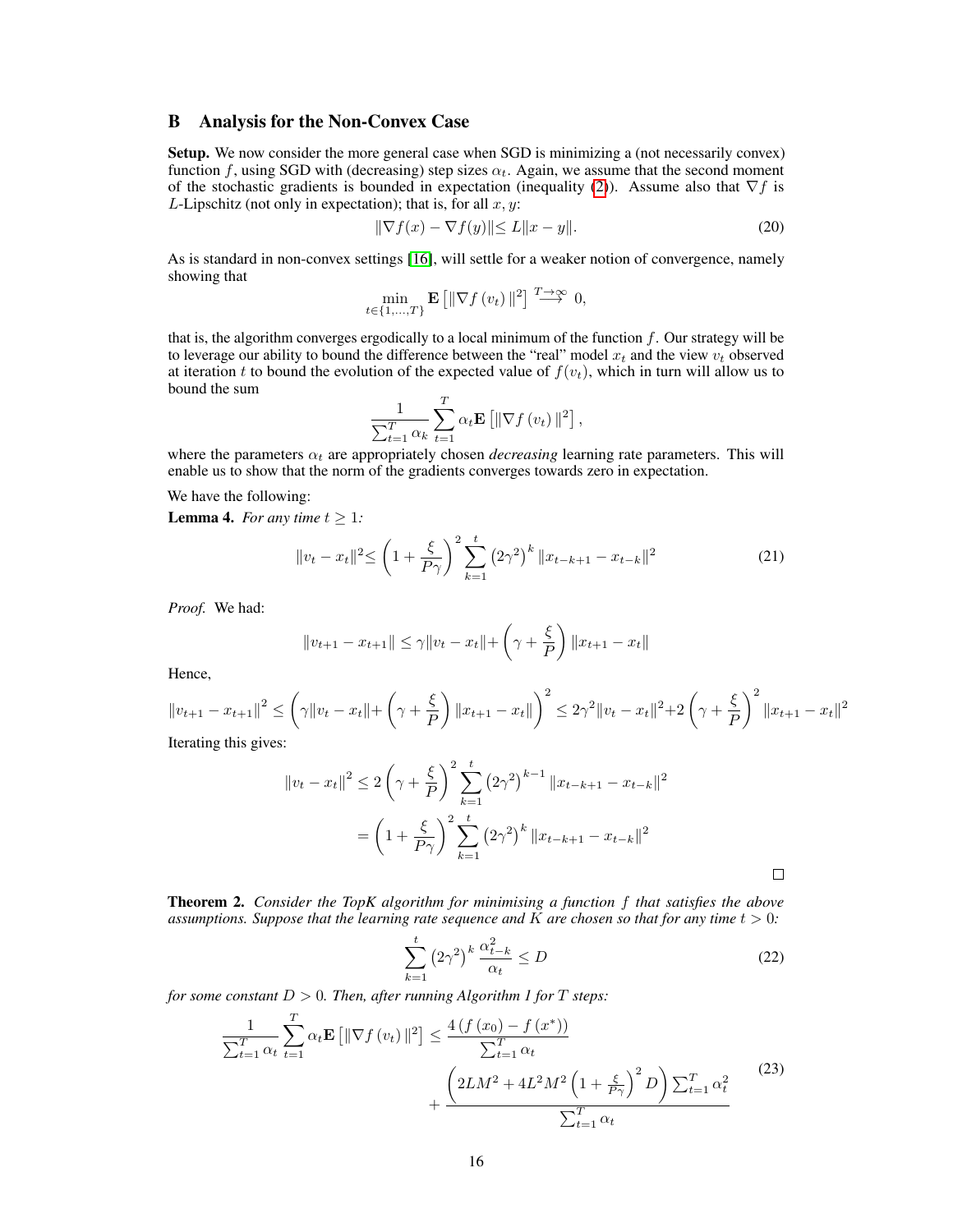*Proof of Theorem [2.](#page-6-1)* We begin by bounding the difference between the consecutive steps of the algorithm. By the Lipschitzness assumption, for any time  $t$ :

$$
f(x_{t+1}) - f(x_t) \le \langle \nabla f(x_t), x_{t+1} - x_t \rangle + \frac{L}{2} ||x_{t+1} - x_t||^2
$$
  
= -\langle \nabla f(x\_t), \alpha\_t \tilde{G}\_t(v\_t) \rangle + \frac{L}{2} ||\alpha\_t \tilde{G}\_t(v\_t)||^2

Taking expectation with respect to the randomness at time  $t$  and conditional on the past (denoted by  $\mathbf{E}_{t|}$ .):

$$
\mathbf{E}_{t|.}[f(x_{t+1})] - f(x_t) \le -\alpha_t \langle \nabla f(x_t), \nabla f(v_t) \rangle + \frac{L}{2} \alpha_t^2 \mathbf{E}_{t|.} [ \|\tilde{G}_t(v_t)\|^2 ] \n= -\frac{\alpha_t}{2} (\|\nabla f(x_t)\|^2 + \|\nabla f(v_t)\|^2 - \|\nabla f(x_t) - \nabla f(v_t)\|^2 ) \n+ \frac{L}{2} \alpha_t^2 \mathbf{E}_{t|.} [ \|\tilde{G}_t(v_t)\|^2 ] \n= -\frac{\alpha_t}{2} \|\nabla f(x_t)\|^2 - \frac{\alpha_t}{2} \|\nabla f(v_t)\|^2 + \frac{\alpha_t}{2} \|\nabla f(x_t) - \nabla f(v_t)\|^2 \n+ \frac{L}{2} \alpha_t^2 \mathbf{E}_{t|.} [ \|\tilde{G}_t(v_t)\|^2 ] \n\le -\frac{\alpha_t}{2} \|\nabla f(x_t)\|^2 + \frac{\alpha_t}{2} L^2 \|v_t - x_t\|^2 + \frac{L}{2} \alpha_t^2 \mathbf{E}_{t|.} [ \|\tilde{G}_t(v_t)\|^2 ] \n\le -\frac{\alpha_t}{2} (\|\nabla f(x_t)\|^2 + L^2 \|v_t - x_t\|^2) + \frac{L}{2} \alpha_t^2 M^2 + \alpha_t L^2 \|v_t - x_t\|^2
$$

Taking expectation with respect to the remaining gradients (before time  $t$ ):

$$
\mathbf{E}\left[f\left(x_{t+1}\right)\right] - \mathbf{E}\left[f\left(x_{t}\right)\right] \leq -\frac{\alpha_{t}}{2}\mathbf{E}\left[\|\nabla f\left(x_{t}\right)\|^{2} + L^{2}\|v_{t} - x_{t}\|^{2}\right] + \frac{L}{2}\alpha_{t}^{2}M^{2} + \alpha_{t}L^{2}\mathbf{E}\left[\|v_{t} - x_{t}\|^{2}\right] \tag{24}
$$

But, using Lemma [4:](#page-15-0)

$$
\mathbf{E} [||v_t - x_t||^2] \leq \left(1 + \frac{\xi}{P\gamma}\right)^2 \sum_{k=1}^t \left(2\gamma^2\right)^k \mathbf{E} \left[||x_{t-k+1} - x_{t-k}||^2\right]
$$

$$
\leq M^2 \left(1 + \frac{\xi}{P\gamma}\right)^2 \alpha_t \sum_{k=1}^t \left(2\gamma^2\right)^k \frac{\alpha_{t-k}^2}{\alpha_t}
$$

Now since for all  $t$ :

$$
\sum_{k=1}^{t} \left(2\gamma^2\right)^k \frac{\alpha_{t-k}^2}{\alpha_t} \le D
$$

for some constant  $D$ , we have that:

$$
\mathbf{E}\left[\|v_t - x_t\|^2\right] \le M^2 \left(1 + \frac{\xi}{P\gamma}\right)^2 \alpha_t D.
$$

Therefore, we obtain:

$$
\mathbf{E}\left[f\left(x_{t+1}\right)\right]-\mathbf{E}\left[f\left(x_{t}\right)\right]\leq-\frac{\alpha_{t}}{2}\mathbf{E}\left[\|\nabla f\left(x_{t}\right)\|^{2}+L^{2}\|v_{t}-x_{t}\|^{2}\right]+\frac{L}{2}\alpha_{t}^{2}M^{2}+L^{2}M^{2}\left(1+\frac{\xi}{P\gamma}\right)^{2}\alpha_{t}^{2}D
$$

Rearranging gives:

<span id="page-16-0"></span>
$$
\alpha_t \mathbf{E} \left[ \|\nabla f(x_t)\|^2 + L^2 \|v_t - x_t\|^2 \right] \le 2 \left( \mathbf{E} \left[ f(x_t) \right] - \mathbf{E} \left[ f(x_{t+1}) \right] \right) + \left( L M^2 + 2L^2 M^2 \left( 1 + \frac{\xi}{P \gamma} \right)^2 D \right) \alpha_t^2
$$
(25)

Note that, using the Lipschitness of the gradient:

$$
\|\nabla f(v_t)\|^2 = \|(\nabla f(v_t) - \nabla f(x_t)) + \nabla f(x_t)\|^2 \le 2\|\nabla f(v_t) - \nabla f(x_t)\|^2 + 2\|\nabla f(x_t)\|^2
$$
  

$$
\le 2L^2\|v_t - x_t\|^2 + 2\|\nabla f(x_t)\|^2
$$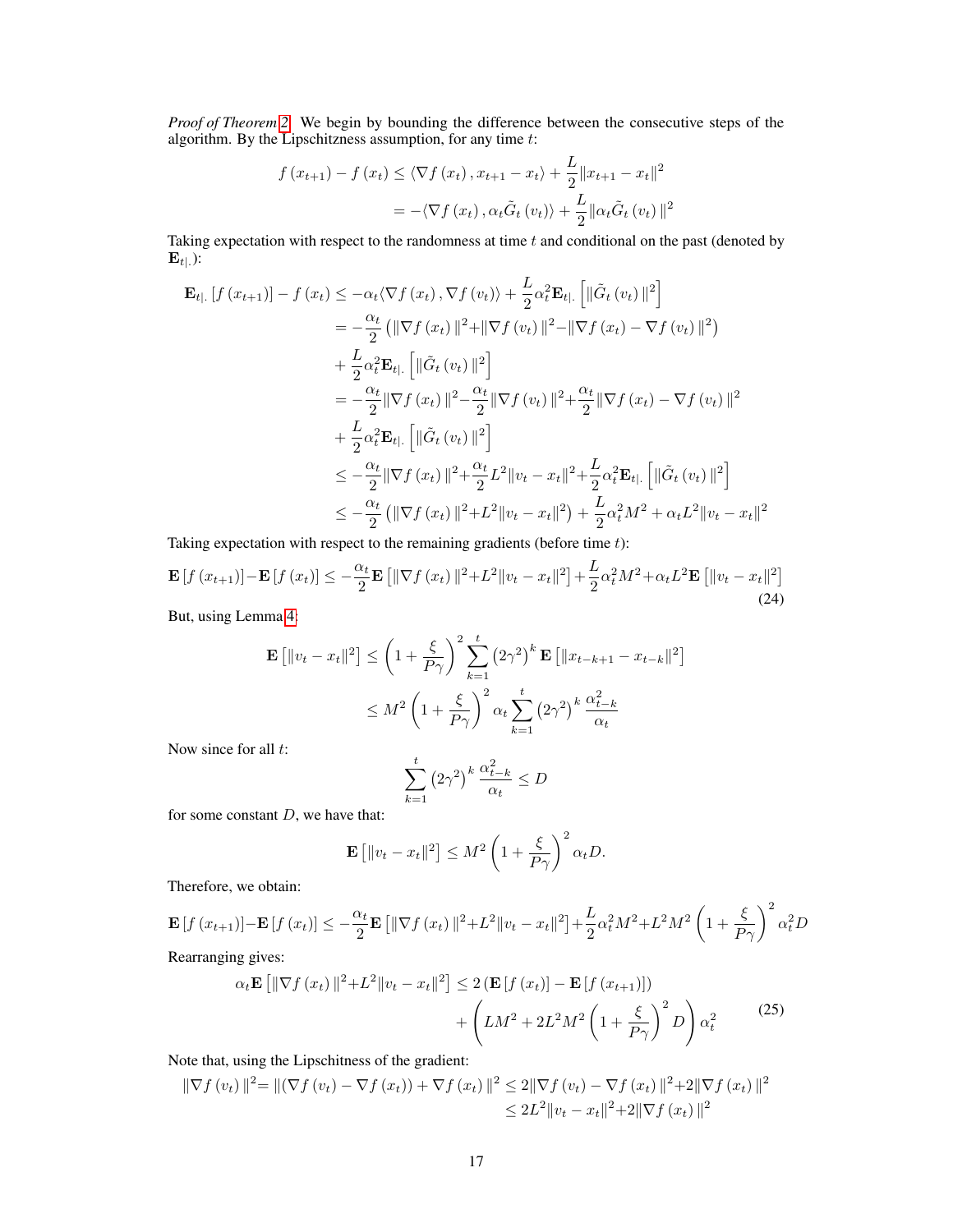Applying this to the left-hand side of [\(25\)](#page-16-0):

<span id="page-17-0"></span>
$$
\alpha_t \mathbf{E} \left[ \|\nabla f\left(v_t\right)\|^2 \right] \le 4 \left( \mathbf{E} \left[ f\left(x_t\right) \right] - \mathbf{E} \left[ f\left(x_{t+1}\right) \right] \right) + \left( 2LM^2 + 4L^2 M^2 \left( 1 + \frac{\xi}{P\gamma} \right)^2 D \right) \alpha_t^2
$$
\n(26)

Now for any time  $T$ , summing over the bound in [\(26\)](#page-17-0) and dividing by the sum of the learning rates:

$$
\frac{1}{\sum_{t=1}^{T} \alpha_t} \sum_{t=1}^{T} \alpha_t \mathbf{E} \left[ \|\nabla f(v_t)\|^2 \right] \le \frac{4 \left(f(x_0) - f(x^*)\right)}{\sum_{t=1}^{T} \alpha_t} + \frac{\left(2LM^2 + 4L^2M^2 \left(1 + \frac{\xi}{P\gamma}\right)^2 D\right) \sum_{t=1}^{T} \alpha_t^2}{\sum_{t=1}^{T} \alpha_t} \tag{27}
$$

Therefore, it suffices to choose the learning rate sequence so that the term  $\sum_{t=1}^{T} \alpha_t$  dominates  $\sum_{t=1}^{T} \alpha_t^2$  asymptotically and so that the condition [\(22\)](#page-15-1) holds. In particular, one can set  $\alpha_t = t^{-\theta}$ , where  $\theta > 0$ , and  $K = cn$  for some constant  $c > \frac{1}{2}$ . In this case  $\sum_{t=1}^{T} \alpha_t$  dominates  $\sum_{t=1}^{T} \alpha_t^2$  and for any  $t$ :

$$
\sum_{k=1}^{t} (2\gamma^2)^k \frac{\alpha_{t-k}^2}{\alpha_t} \le \sum_{k=1}^{t} \left( 2\left(1 - \frac{K}{n}\right)\right)^k \frac{\alpha_{t-k}^2}{\alpha_t} = \sum_{k=1}^{t} (2 - 2c)^k \frac{t^{\theta}}{(t - k)^{2\theta}}
$$

Since powers dominate polynomials, this sum converges in the limit as  $t \to \infty$ , so the condition in [\(22\)](#page-15-1) is guaranteed to hold.

In the case when  $K = cn$  with  $c > \frac{1}{2}$ , one can also set a fixed learning rate:

$$
\alpha = \sqrt{\frac{f(x_0) - f(x^*)}{T\left(2LM^2 + 4L^2M^2\left(1 + \frac{\xi}{P\gamma}\right)^2 D\right)}}.
$$
\n(28)

Then we obtain:

$$
\min_{t \in \{1, \ldots, T\}} \mathbf{E} \left[ \|\nabla f(v_t)\|^2 \right] \leq \frac{1}{T} \sum_{t=1}^T \mathbf{E} \left[ \|\nabla f(v_t)\|^2 \right]
$$
\n
$$
\leq \frac{4 \left( f(x_0) - f(x^*) \right)}{T\alpha} + \frac{\left(2LM^2 + 4L^2M^2 \left(1 + \frac{\xi}{P\gamma}\right)^2 D\right) T\alpha^2}{T\alpha}
$$
\n
$$
\leq 5 \sqrt{\frac{\left( f(x_0) - f(x^*) \right) \left(2LM^2 + 4L^2M^2 \left(1 + \frac{\xi}{P\gamma}\right)^2 D\right)}{T}}.
$$

### C Experimental Details

Datasets and models. We evaluated the algorithm on two machine learning tasks, namely classification and linear regression. We train ResNet110 [\[11\]](#page-9-11) on CIFAR-10 [\[12\]](#page-9-15) for image classification. We train a linear classifier on the RCV1 corpus [\[13\]](#page-9-14) using logistic regression and perform linear regression to train a model on a synthetic dataset containing 10K samples with 1024 features randomly generated with some Gaussian noise added.

Setup. We conduct experiments by implementing the algorithm into the two frameworks CNTK [\[31\]](#page-10-5) and MPI-OPT [\[19\]](#page-9-19). The latter is a framework developed to run distributed optimization algorithms such as SGD or SCD on multiple compute nodes communicating via any MPI library with minimal